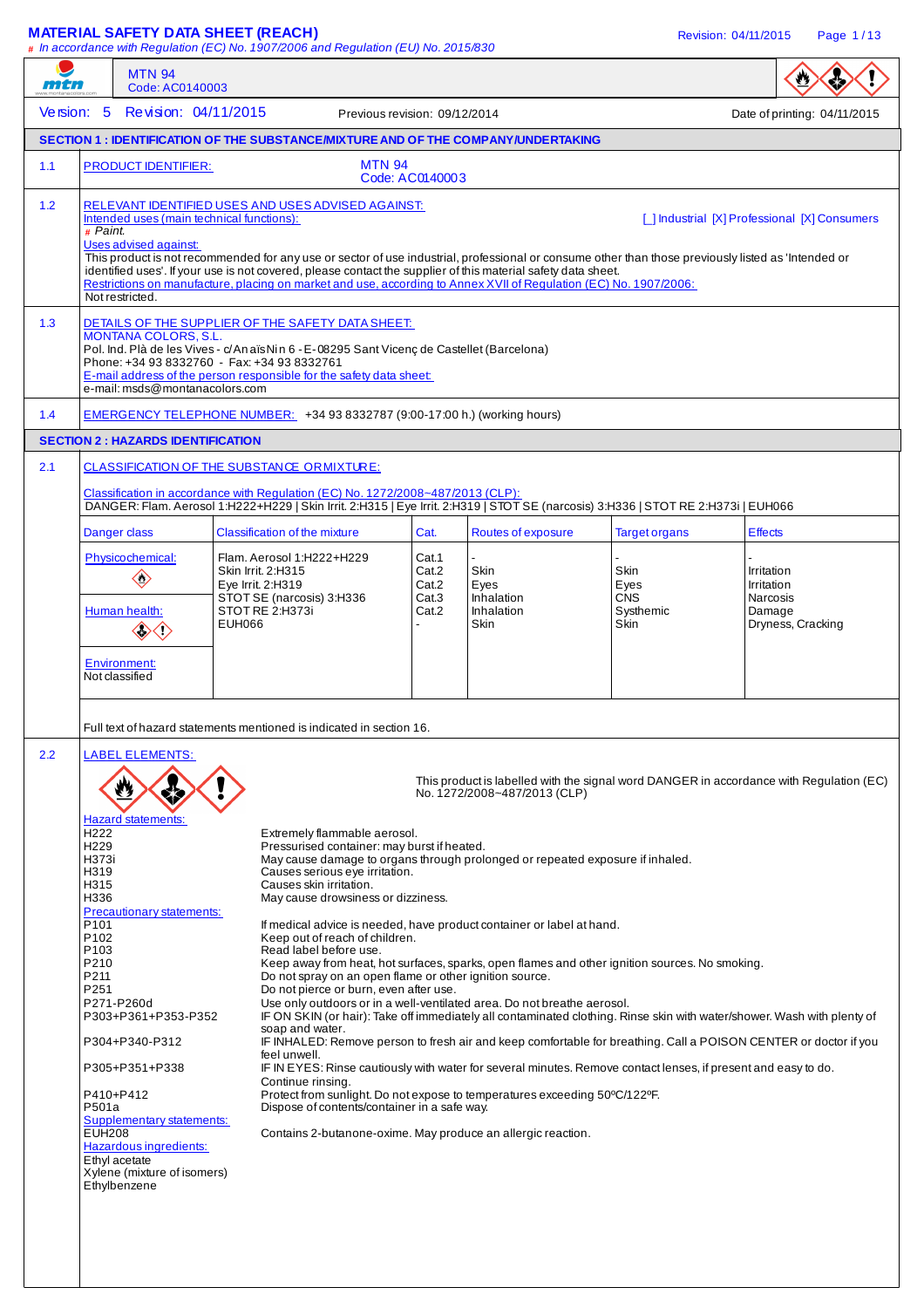#### **MATERIAL SAFETY DATA SHEET (REACH)** Revision: 04/11/2015 Page 2 / 13

**#** In accordance with Regulation (EC) No. 1907/2006 and Regulation (EU) No. 2015/830

| mtn                          | <b>MTN 94</b><br>Code: AC0140003                                                                                                                                                                                                                                                                                                                                                                                                             |                                                           |
|------------------------------|----------------------------------------------------------------------------------------------------------------------------------------------------------------------------------------------------------------------------------------------------------------------------------------------------------------------------------------------------------------------------------------------------------------------------------------------|-----------------------------------------------------------|
|                              | <b>OTHER HAZARDS:</b><br>Hazards which do not result in classification but which may contribute to the overall hazards of the mixture:<br>Other physicochemical hazards: Vapours may form with air a mixture potentially flammable or explosive.<br>Other adverse human health effects: No other relevant adverse effects are known.<br>Other negative environmental effects: Does not contain substances that fulfil the PBT/vPvB criteria. |                                                           |
|                              | <b>SECTION 3 : COMPOSITION/INFORMATION ON INGREDIENTS</b>                                                                                                                                                                                                                                                                                                                                                                                    |                                                           |
|                              | <b>SUBSTANCES:</b><br>Not applicable (mixture).                                                                                                                                                                                                                                                                                                                                                                                              |                                                           |
| <b>MIXTURES:</b><br>Aerosol. | This product is a mixture.<br><b>Chemical description:</b><br><b>HAZARDOUS INGREDIENTS:</b><br>Substances taking part in a percentage higher than the exemption limit:                                                                                                                                                                                                                                                                       |                                                           |
|                              |                                                                                                                                                                                                                                                                                                                                                                                                                                              |                                                           |
|                              | $20 < 25 \%$<br>Ethyl acetate<br>CAS: 141-78-6, EC: 205-500-4<br>REACH: 01-2119475103-46<br>◈◇<br>CLP: Danger: Flam. Liq. 2:H225   Eye Irrit. 2:H319   STOT SE (narcosis) 3:H336   EUH066                                                                                                                                                                                                                                                    | Index No. 607-022-00-5<br><reach atp01<="" td=""></reach> |
| $\diamondsuit$               | $15 < 20 \%$<br><b>Butane</b><br>CAS: 106-97-8. EC: 203-448-7<br>CLP: Danger: Flam. Gas 1:H220   Press. Gas.:H280                                                                                                                                                                                                                                                                                                                            | Index No. 601-004-00-0<br>$<$ CLP00                       |
|                              | $10 < 15 \%$<br>Xylene (mixture of isomers)<br>CAS: 1330-20-7, EC: 215-535-7<br>REACH: 01-2119488216-32<br>◇◇◇<br>CLP: Danger: Flam. Liq. 3:H226   Acute Tox. (inh.) 4:H332   Acute Tox. (skin) 4:H312   Skin<br>Irrit. 2:H315   Eye Irrit. 2:H319   STOT SE (irrit.) 3:H335   STOT RE 2:H373i   Asp. Tox. 1:H304                                                                                                                            | Index No. 601-022-00-9<br>< REACH                         |
| $\langle \rangle$            | $5 < 10 \%$<br>Propane<br>CAS: 74-98-6, EC: 200-827-9<br>CLP: Danger: Flam. Gas 1:H220   Press. Gas:H280                                                                                                                                                                                                                                                                                                                                     | Index No. 601-003-00-5<br>$<$ CLP00                       |
| $\langle \rangle$            | $5 < 10 \%$<br><b>Isobutane</b><br>CAS: 75-28-5, EC: 200-857-2<br>CLP: Danger: Flam. Gas 1:H220   Press. Gas.:H280                                                                                                                                                                                                                                                                                                                           | Index No. 601-004-00-0<br>$<$ CLP00                       |
| $\diamondsuit$               | $1 < 2.5 \%$<br>2-methoxy-1-methylethyl acetate<br>CAS: 108-65-6. EC: 203-603-9<br>REACH: 01-2119475791-29<br>CLP: Warning: Flam. Liq. 3:H226                                                                                                                                                                                                                                                                                                | Index No. 607-195-00-7<br><reach atp01<="" td=""></reach> |
|                              | $1 < 2\%$<br>Ethylbenzene<br>CAS: 100-41-4, EC: 202-849-4<br>REACH: 01-2119489370-35<br>CLP: Danger: Flam. Lig. 2:H225   Acute Tox. (inh.) 4:H332   STOT RE 2:H373iE   Asp. Tox.<br>1:H304   Aquatic Chronic 3:H412                                                                                                                                                                                                                          | Index No. 601-023-00-4<br><reach< td=""></reach<>         |
| $\langle \rangle$            | $1 < 2\%$<br>Hydrocarbons, C10-C13, isoalkanes, cyclics, <2% aromatics<br>(CAS: 64742-48-9), List No. 918-317-6<br>REACH: 01-2119474196-32<br>CLP: Danger: Asp. Tox 1:H304   EUH066                                                                                                                                                                                                                                                          | Autoclassified<br><reach< td=""></reach<>                 |
|                              | $< 0.25 \%$<br>2-butanone-oxime<br>CAS: 96-29-7, EC: 202-496-6<br>REACH: 01-2119539477-28<br>◇◇◇<br>CLP: Danger: Acute Tox. (skin) 4: H312   Eye Dam. 1: H318   Skin Sens. 1: H317   Carc. 2: H351                                                                                                                                                                                                                                           | Index No. 616-014-00-0<br>$<$ REACH/CLP00                 |
| Impurities:                  | # Does not contain other components or impurities which will influence the classification of the product.                                                                                                                                                                                                                                                                                                                                    |                                                           |
| Stabilizers:<br>None         |                                                                                                                                                                                                                                                                                                                                                                                                                                              |                                                           |
|                              | Reference to other sections:<br>For more information on hazardous ingredients, see sections 8, 11, 12 and 16.                                                                                                                                                                                                                                                                                                                                |                                                           |
|                              | <b>SUBSTANCES OF VERY HIGH CONCERN (SVHC):</b>                                                                                                                                                                                                                                                                                                                                                                                               |                                                           |
|                              | # List updated by ECHA on 15/06/2015.<br>Substances SVHC subject to authorisation, included in Annex XIV of Regulation (EC) no. 1907/2006:                                                                                                                                                                                                                                                                                                   |                                                           |
| None<br>None                 | Substances SVHC candidate to be included in Annex XIV of Regulation (EC) no. 1907/2006:                                                                                                                                                                                                                                                                                                                                                      |                                                           |
|                              | PERSISTENT, BIOACCUMULABLE AND TOXIC PBT, OR VERY PERSIST ENT AND VERY BIOACCUMULABLE VPVB SUBSTANCES:                                                                                                                                                                                                                                                                                                                                       |                                                           |
|                              | Does not contain substances that fulfill the PBT/vPvB criteria.                                                                                                                                                                                                                                                                                                                                                                              |                                                           |
|                              |                                                                                                                                                                                                                                                                                                                                                                                                                                              |                                                           |
|                              |                                                                                                                                                                                                                                                                                                                                                                                                                                              |                                                           |
|                              |                                                                                                                                                                                                                                                                                                                                                                                                                                              |                                                           |
|                              |                                                                                                                                                                                                                                                                                                                                                                                                                                              |                                                           |
|                              |                                                                                                                                                                                                                                                                                                                                                                                                                                              |                                                           |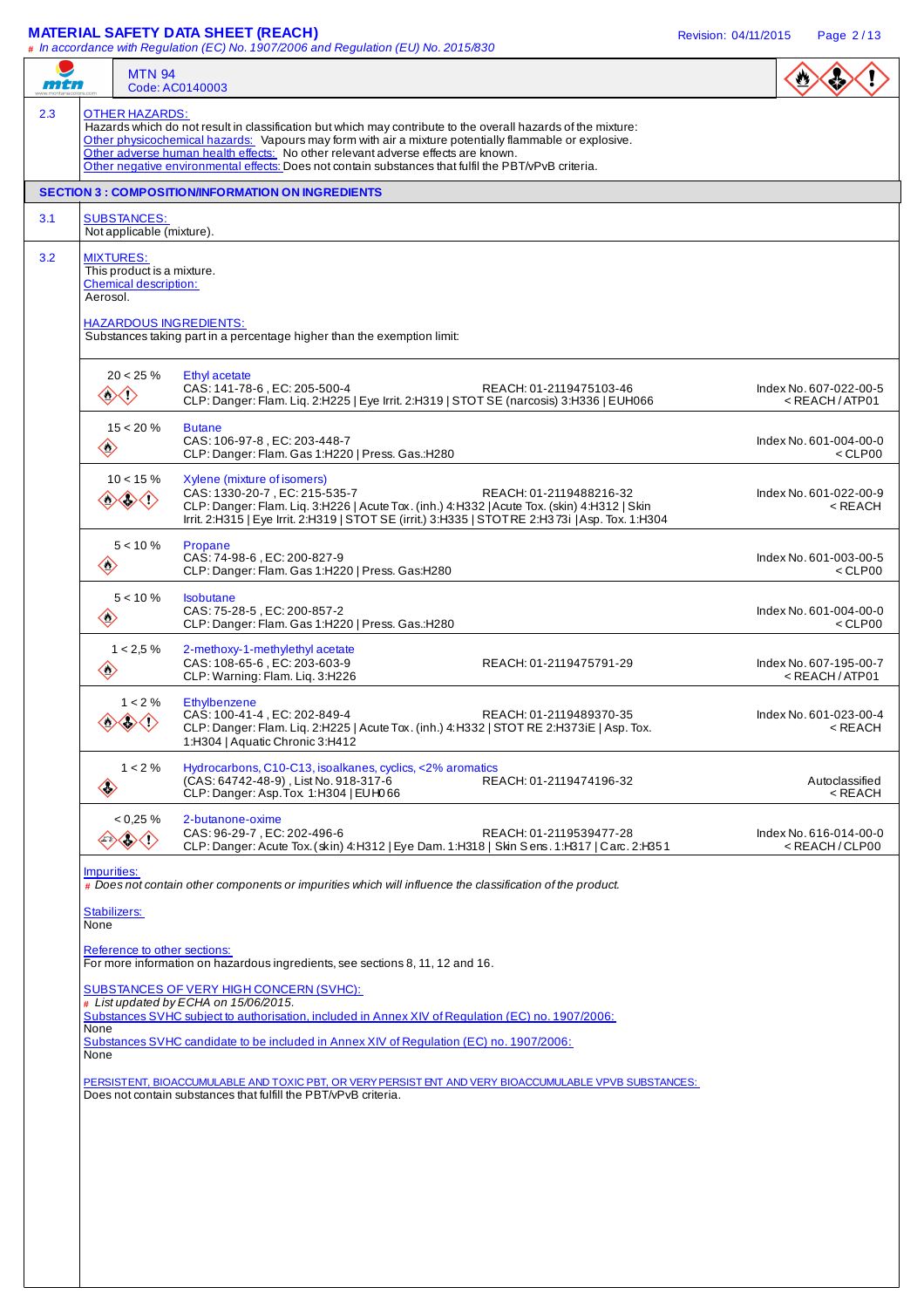### **MATERIAL SAFETY DATA SHEET (REACH)** Revision: 04/11/2015 Page 3 / 13

**#** In accordance with Regulation (EC) No. 1907/2006 and Regulation (EU) No. 2015/830

| mtn        | <b>MTN 94</b>                         | # In accordance with Regulation (EC) No. 1907/2006 and Regulation (EU) No. 2015/830<br>Code: AC0140003                                                                                                                                                                                                                                                                                                                                                                                                                                                                                                                                                                       |                                                                                                                                                                                                         |
|------------|---------------------------------------|------------------------------------------------------------------------------------------------------------------------------------------------------------------------------------------------------------------------------------------------------------------------------------------------------------------------------------------------------------------------------------------------------------------------------------------------------------------------------------------------------------------------------------------------------------------------------------------------------------------------------------------------------------------------------|---------------------------------------------------------------------------------------------------------------------------------------------------------------------------------------------------------|
|            | <b>SECTION 4 : FIRST AID MEASURES</b> |                                                                                                                                                                                                                                                                                                                                                                                                                                                                                                                                                                                                                                                                              |                                                                                                                                                                                                         |
| 4.1<br>4.2 |                                       | DESCRIPTION OF FIRST-AID MEASURES AND MAIN SYMPTOMS AND EFFECTS, ACUTE AND DELAYED:<br>Symptoms may occur after exposure, so that in case of direct exposure to the product, when in doubt, or when symptoms persist, seek<br>medical attention. Never give anything by mouth to an unconscious person. Lifeguards should pay attention to self-protection and use the<br>recommended protective equipment if there is a possibility of exposure. Wear protective gloves when administering first aid.                                                                                                                                                                       |                                                                                                                                                                                                         |
|            | Route of exposure                     | Symptoms and effects, acute and delayed<br>Description of first-aid measures                                                                                                                                                                                                                                                                                                                                                                                                                                                                                                                                                                                                 |                                                                                                                                                                                                         |
|            | Inhalation:<br><><:>                  | Inhalation of solvent vapours may produce headache,<br>dizziness, fatigue, muscular weakness, drowsiness<br>air. If breathing is irregular or stops, administer artificial<br>and, in extreme cases, unconsciousness.<br>recovery position. Keep the patient warm and at rest until<br>medical attention arrives.                                                                                                                                                                                                                                                                                                                                                            | Remove the patient out of the contaminated area into the fresh<br>respiration. If the person is unconscious, place in appropriate                                                                       |
|            | <u>Skin:</u><br>$\langle \rangle$     | Skin contact causes redness. In case of prolonged<br>contact, the skin may become dry.<br>neutral soap, or use a suitable skin cleanser. Do not use<br>solvents or thinners.                                                                                                                                                                                                                                                                                                                                                                                                                                                                                                 | Remove immediately contaminated clothing. Wash thoroughly<br>the affected area with plenty of cold or lukewarm water and                                                                                |
|            | Eyes:<br>$\langle \rangle$            | Contact with the eyes produces redness and pain.<br>immediately.                                                                                                                                                                                                                                                                                                                                                                                                                                                                                                                                                                                                             | Remove contact lenses. Rinse eyes copiously by irrigation with<br>plenty of clean, fresh water for at least 15 minutes, holding the<br>eyelids apart, until the irritation is reduced. Call a physician |
|            | Ingestion:                            | If swallowed, may cause irritation of the throat,<br>If swallowed, seek medical advice immediately and show<br>abdominal pain, drowsiness, nausea, vomiting and<br>diarrhoea.<br>rest.                                                                                                                                                                                                                                                                                                                                                                                                                                                                                       | container or label. Do not induce vomiting. Keep the patient at                                                                                                                                         |
| 4.3        |                                       | INDICATION OF ANY IMMEDIATE MEDICAL ATTENTION AND SPECIAL TREATMENT NEEDED:<br>Notes to physician: Treatment should be directed at the control of symptoms and the clinical condition of the patient.<br>Antidotes and contraindications: Specific antidote not known.                                                                                                                                                                                                                                                                                                                                                                                                       |                                                                                                                                                                                                         |
|            |                                       | <b>SECTION 5 : FIRE-FIGHTING MEASURES</b>                                                                                                                                                                                                                                                                                                                                                                                                                                                                                                                                                                                                                                    |                                                                                                                                                                                                         |
| 5.1        | <b>EXTINGUISHING MEDIA:</b>           | Extinguishing powder or CO2. In the case of more important fires, also alcohol resistant foam and water spray/mist. Do not use for extinguishing: direct<br>water jet. Direct water jet may not be effective to extinguish the fire, since the fire may spread.                                                                                                                                                                                                                                                                                                                                                                                                              |                                                                                                                                                                                                         |
| 5.2        |                                       | SPECIAL HAZARDS ARISING FROM THE SUBSTANCE OR MIXTURE:<br># Fire can produce a dense black smoke. As consequence of combustion or thermal decomposition, hazardous products may be produced: carbon<br>monoxide, carbon dioxide, nitrogen oxides. Harmful. Irritant. Exposure to combustion or decomposition products may be a hazard to health.                                                                                                                                                                                                                                                                                                                             |                                                                                                                                                                                                         |
| 5.3        | <b>ADVICE FOR FIREFIGHTERS:</b>       | Special protective equipment: Depending on magnitude of fire, heat-proof protective clothing may be required, appropriate independent breathing<br>apparatus, gloves, protective glasses or face masks and boots. If the fire-proof protective equipment is not available or not used, combat fire from a<br>sheltered position or at a safe distance. The standard EN469 provides a basic level of protection for chemical incidents.<br>Other recommendations: Cool with water the tanks, cisterns or containers close to sources of heat or fire. Bear in mind the direction of the wind. Do not<br>allow fire-fighting residue to enter drains, sewers or water courses. |                                                                                                                                                                                                         |
|            |                                       | <b>SECTION 6 : ACCIDENTAL RELEASE MEASURES</b>                                                                                                                                                                                                                                                                                                                                                                                                                                                                                                                                                                                                                               |                                                                                                                                                                                                         |
| 6.1        |                                       | PERSONAL PRECAUTIONS, PROTECTIVE EQUIPMENT AND EMERGENCY PROCEDURES:<br>Eliminate possible sources of ignition and when appropriate, ventilate the area. Do not smoke. Avoid dired contact with this product. Avoid breathing<br>vapours. Keep people without protection in opossition to the wind direction.                                                                                                                                                                                                                                                                                                                                                                |                                                                                                                                                                                                         |
| 6.2        |                                       | <b>ENVIRONMENTAL PRECAUTIONS:</b><br>Avoid contamination of drains, surface or subterranean water and soil. In the case of large scale spills or when the product contaminates lakes, rivers or<br>sewages, inform the appropriate authorities in accordance with local regulations.                                                                                                                                                                                                                                                                                                                                                                                         |                                                                                                                                                                                                         |
| 6.3        | remains in a closed container.        | METHODS AND MATERIAL FOR CONTAINMENT AND CLEANING UP:<br>Contain and mop up spills with non-combustible absorbent materials (earth, sand, vermiculite, diatomaceous earth, etc). Avoid use of solvents. Keep the                                                                                                                                                                                                                                                                                                                                                                                                                                                             |                                                                                                                                                                                                         |
| 6.4        |                                       | REFERENCE TO OTHER SECTIONS:<br>For contact information in case of emergency, see section 1.<br>For information on safe handling, see section 7.<br>For exposure controls and personal protection measures, see section 8.<br>For subsequent waste disposal, follow the recommendations in section 13.                                                                                                                                                                                                                                                                                                                                                                       |                                                                                                                                                                                                         |
|            |                                       |                                                                                                                                                                                                                                                                                                                                                                                                                                                                                                                                                                                                                                                                              |                                                                                                                                                                                                         |
|            |                                       |                                                                                                                                                                                                                                                                                                                                                                                                                                                                                                                                                                                                                                                                              |                                                                                                                                                                                                         |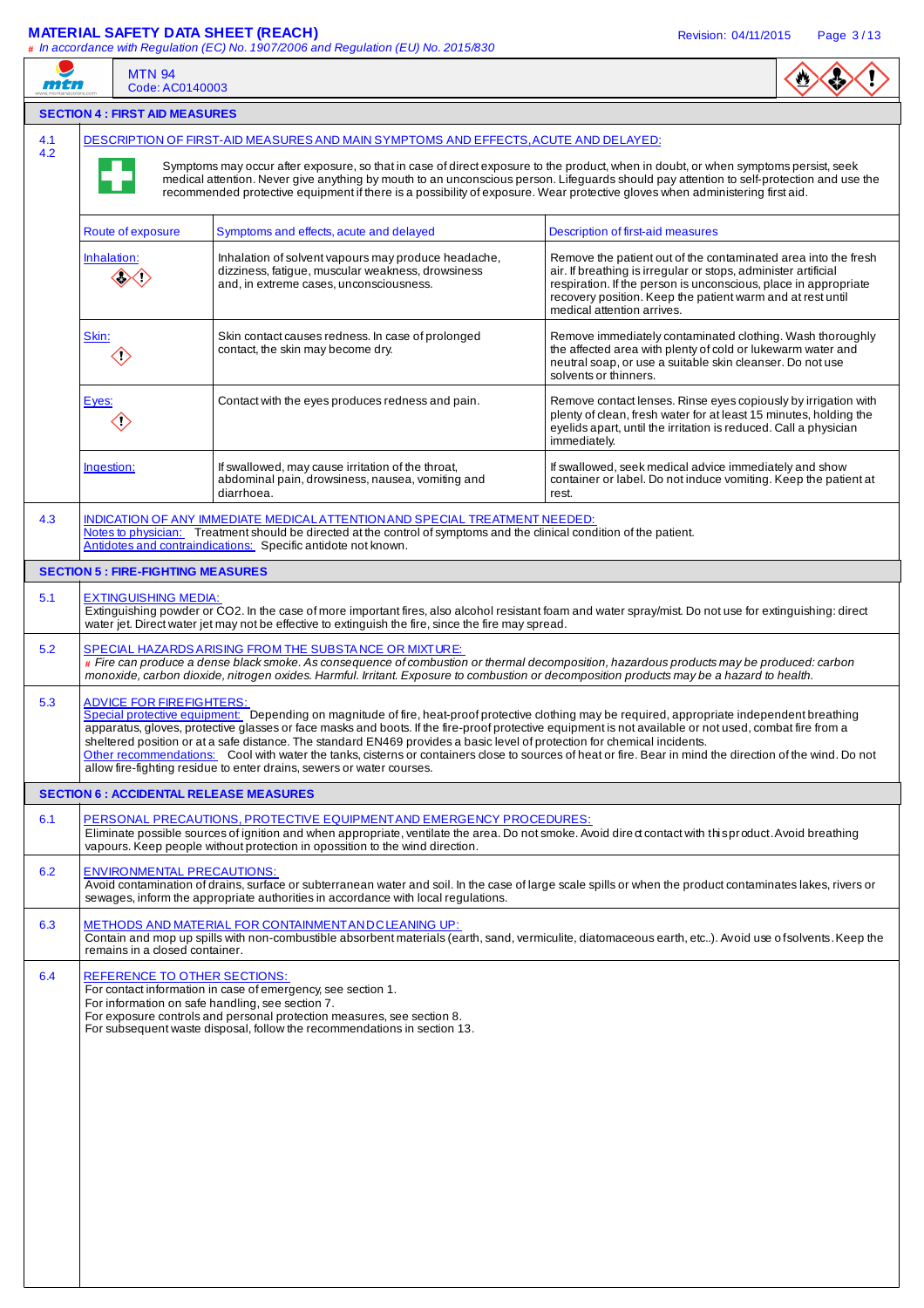#### **MATERIAL SAFETY DATA SHEET (REACH)** Revision: 04/11/2015 Page 4 / 13

**#** In accordance with Regulation (EC) No. 1907/2006 and Regulation (EU) No. 2015/830

| <i>iii</i> 47 | $\frac{1}{2}$ in doctribution with regulation (EO) No. 1901/2000 and regulation (EO) No. 2010/000<br><b>MTN 94</b><br>Code: AC0140003                                                                                                                                                                                                                                                                                                                                                                                                                                                                                                                                                                                                                                                                                                                                                                                                                                                                                                                                                                                                                                                                          |  |
|---------------|----------------------------------------------------------------------------------------------------------------------------------------------------------------------------------------------------------------------------------------------------------------------------------------------------------------------------------------------------------------------------------------------------------------------------------------------------------------------------------------------------------------------------------------------------------------------------------------------------------------------------------------------------------------------------------------------------------------------------------------------------------------------------------------------------------------------------------------------------------------------------------------------------------------------------------------------------------------------------------------------------------------------------------------------------------------------------------------------------------------------------------------------------------------------------------------------------------------|--|
|               | <b>SECTION 7 : HANDLING AND STORAGE</b>                                                                                                                                                                                                                                                                                                                                                                                                                                                                                                                                                                                                                                                                                                                                                                                                                                                                                                                                                                                                                                                                                                                                                                        |  |
| 7.1           | <b>PRECAUTIONS FOR SAFE HANDLING:</b><br>Comply with the existing legislation on health and safety at work.<br><b>General recommendations:</b><br>Avoid any type of leakage or escape.<br>Recommendations for the prevention of fire and explosion risks:<br>Pressurised container. Protect from sunlight and do not expose to temperature exceeding 50°C. Do not pierce or burn, even after use. Do not spray on a<br>naked flame or any incandescent material. Do not smoke.<br>- Flash point<br>$-81.$ °C<br>#<br>- Autoignition temperature<br>411. $^{\circ}$ C<br>#<br>- Upper/lower flammability or explosive limits<br>1.9 - 9.4 % Volume 25°C<br>#<br>Recommendations for the prevention of toxicological risks:<br>Do noteat, drink or smoke in application and drying areas. After handling, wash hands with soap and water. Avoid applying the product directly to people,<br>animals, plants or foodstuffs. For exposure controls and personal protection measures, see section 8.<br>Recommendations for the prevention of environmental contamination:<br>It is not considered a danger to the environment. In the case of accidental spillage, follow the instructions indicated in section 6. |  |
| 7.2           | CONDITIONS FOR SAFE STORAGE, INCLUDING ANY INCOMPATIBILITIES:<br>Prevent unauthorized access. Keep out of reach of children. This product should be stored isolated from heat and electrical sources. Do not smoke in<br>storage area. If possible, avoid direct contact with sunlight. Avoid extreme humidity conditions. For more information, see section 10.<br><b>Class of store</b><br>According to current legislation.<br>Maximum storage period<br>24. months<br><b>Temperature interval</b><br>min: 5. °C, max: 50. °C (recommended).<br>Incompatible materials:<br>Keep away from oxidixing agents, from strongly alkaline and strongly acid materials.<br>Type of packaging:<br>According to current legislation.<br>Limit quantity (Seveso III): Directive 96/82/EC~2003/105/EC:<br>Lower threshold: 50 tons, Upper threshold: 200 tons                                                                                                                                                                                                                                                                                                                                                           |  |
| 7.3           | <b>SPECIFIC END USES:</b><br>For the use of this product do not exist particular recommendations apart from that already indicated.                                                                                                                                                                                                                                                                                                                                                                                                                                                                                                                                                                                                                                                                                                                                                                                                                                                                                                                                                                                                                                                                            |  |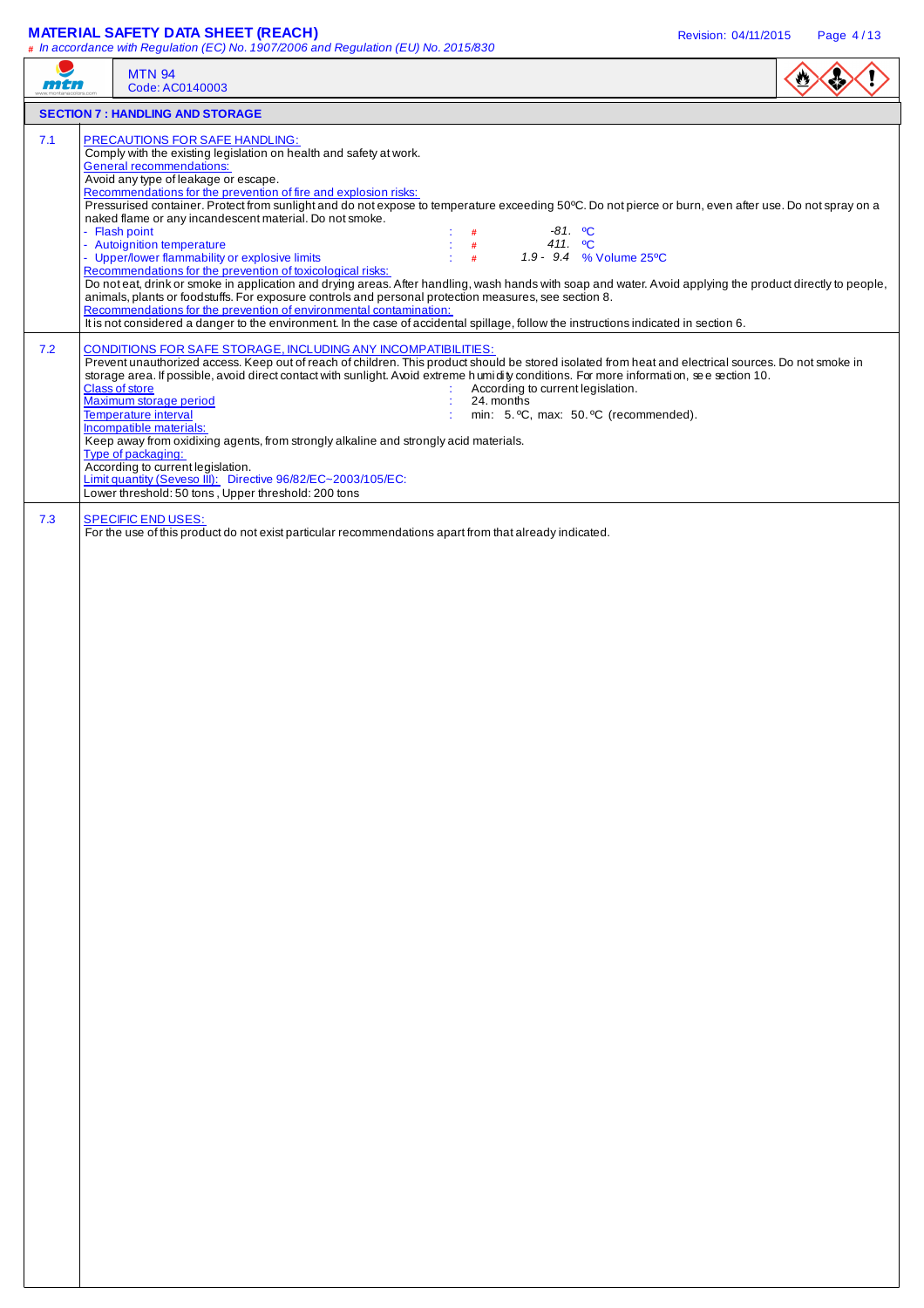#### **MATERIAL SAFETY DATA SHEET (REACH)** And the state of the state of the revision: 04/11/2015 Page 5/13



### **SECTION 8 : EXPOSURE CONTROLS/PERSONAL PROTECTION**

## 8.1 CONTROL PARAMETERS

mtn

MTN 94 Code: AC0140003

If a product contains ingredients with exposure limits, may be necessary a personnel monitoring, work place or biological, to determine the effectiveness of the ventilation or other control measures and/or the necessity to use respiratory protective equipment. Reference should be made to EN689, EN14042 and EN482 standard concerning methods for assesing the exposure by inhalation to chemical agents, and exposure to chemical and biological agents. Reference should be also made to national guidance documents for methods for the determination of dangerous substances.

#### OCCUPATIONAL EXPOSURE LIMIT VALUES (TLV)

| AGCIH 2013                      | Year | <b>TLV-TWA</b> |       | <b>TLV-STEL</b> |       | <b>Remarks</b> |
|---------------------------------|------|----------------|-------|-----------------|-------|----------------|
|                                 |      | ppm            | mg/m3 | ppm             | mg/m3 |                |
| Ethyl acetate                   | 1996 | 400.           | 1440. |                 | -     |                |
| Butane                          | 2004 | 1000.          |       |                 | -     |                |
| Xylene (mixture of isomers)     | 1996 | 100.           | 434.  | 150.            | 651.  | A <sub>4</sub> |
| Propane                         | 2004 | 1000.          |       |                 | -     |                |
| Isobutane                       | 2004 | 1000.          |       |                 | -     |                |
| 2-methoxy-1-methylethyl acetate |      | 50.            | 275.  | 100.            | 550.  | Vd             |
|                                 |      |                |       |                 |       | Recommended    |
| Ethylbenzene                    | 2002 | 100.           | 434.  | 125.            | 543.  | A <sub>3</sub> |

TLV - Threshold Limit Value, TWA - Time Weighted Average, STEL - Short Term Exposure Limit.

Vd - Dermal.

A3 - Carcinogenic in animals.

A4 - Non classified as carcinogenic in humans.

Dermal (Vd): Means that, in exposures to this substance, the contribution by the cutaneous route, including the mucous membranes and eyes, may result significant for the overall body content if no measures are taken to prevent absorption. There are some chenicals for which dermal absorption, both in liquid and vapour phases, can be very high, and this route of entry may be or equal or greater importance even that inhalation pathway. In these situations, the use of a biological control is essential in order to quantify the overall amount of contaminant absorbed.

# BIOLOGICAL LIMIT VALUES:

## Not stablished

#### DERIVED NO-EFFECT LEVEL (DNEL):

Derived no-effect level (DNEL) is a level of exposure that is considered safe, derived from toxicity data according to specific quidances included in REACH. DNEL values may differ from a occupational exposure limit (OEL) for the same chemical. OEL values may come recommended by a particular company, a government regulatory agency or an organization of experts. Although considered protective of health, the OEL values are derived by a process different of REACH.

| Derived no-effect level, workers:<br>- Systemic effects, acute and chronic:<br>Ethyl acetate<br>Xylene (mixture of isomers)<br>2-methoxy-1-methylethyl acetate<br>Ethylbenzene<br>Hydrocarbons C10-C13 aliphatics (aromatics<2%)<br>2-butanone-oxime            | <b>DNEL</b> Inhalation<br>mg/m3<br>1468.<br>734.<br>(c)<br>(a)<br>289.<br>(a)<br>77.0<br>(c)<br>275.<br>(c)<br>(a)<br>٠<br>77.0<br>(c)<br>s/r<br>(a)<br>s/r<br>(a)<br>s/r<br>(c)<br>9.00<br>(c)<br>(a)               | <b>DNEL Cutaneous</b><br>mg/kg bw/d<br>63.0 (c)<br>$s/r$ (a)<br>180.<br>s/r<br>(a)<br>(c)<br>154. $(c)$<br>(a)<br>$\overline{\phantom{a}}$<br>180.<br>$s/r$ (a)<br>(c)<br>s/r<br>(a)<br>(c)<br>s/r<br>1.30<br>2.50<br>(a)<br>(c) | <b>DNEL Oral</b><br>mg/kg bw/d<br>- (c)<br>- (a)<br>- $(c)$<br>- (a)<br>- $(c)$<br>- (a)<br>- $(c)$<br>- (a)<br>- $(c)$<br>- (a)<br>- (c)<br>- (a)                       |
|-----------------------------------------------------------------------------------------------------------------------------------------------------------------------------------------------------------------------------------------------------------------|----------------------------------------------------------------------------------------------------------------------------------------------------------------------------------------------------------------------|----------------------------------------------------------------------------------------------------------------------------------------------------------------------------------------------------------------------------------|--------------------------------------------------------------------------------------------------------------------------------------------------------------------------|
| Derived no-effect level, workers:<br>- Local effects, acute and chronic:<br>Ethyl acetate<br>Xylene (mixture of isomers)<br>2-methoxy-1-methylethyl acetate<br>Ethylbenzene<br>Hydrocarbons C10-C13 aliphatics (aromatics<2%)<br>2-butanone-oxime               | <b>DNEL</b> Inhalation<br>mg/m3<br>1468.<br>734.<br>(a)<br>(c)<br>289.<br>(a)<br>s/r<br>(c)<br>(c)<br>(a)<br>$\blacksquare$<br>۰<br>293.<br>s/r<br>(c)<br>(a)<br>(a)<br>s/r<br>s/r<br>(c)<br>3.33<br>(c)<br>(a)<br>٠ | <b>DNEL Cutaneous</b><br>mg/cm2<br>$s/r$ (a)<br>$s/r$ (c)<br>s/r<br>$s/r$ (c)<br>(a)<br>(c)<br>(a)<br>٠<br>$s/r$ (c)<br>$s/r$ (a)<br>$s/r$ (a)<br>$s/r$ (c)<br>- (a)<br>- (c)                                                    | <b>DNEL Eyes</b><br>mg/cm2<br>$b/r$ (a)<br>$-$ (c)<br>- (c)<br>- (a)<br>- $(c)$<br>- (a)<br>- $(c)$<br>- (a)<br>$-$ (c)<br>- (a)<br>$-$ (c)<br>- (a)                     |
| Derived no-effect level, general population:<br>- Systemic effects, acute and chronic:<br>Ethyl acetate<br>Xylene (mixture of isomers)<br>2-methoxy-1-methylethyl acetate<br>Ethylbenzene<br>Hydrocarbons C10-C13 aliphatics (aromatics<2%)<br>2-butanone-oxime | <b>DNEL</b> Inhalation<br>mg/m3<br>$367.$ (c)<br>734. (a)<br>14.8<br>174.<br>(a)<br>(c)<br>33.0<br>(c)<br>(a)<br>15.0<br>(c)<br>s/r<br>(a)<br>s/r<br>(a)<br>(c)<br>s/r<br>2.70<br>(c)<br>(a)                         | <b>DNEL Cutaneous</b><br>mg/kg bw/d<br>37.0 (c)<br>$s/r$ (a)<br>108.<br>$s/r$ (a)<br>(c)<br>54.8<br>(c)<br>(a)<br>$\overline{\phantom{a}}$<br>$s/r$ (a)<br>$s/r$ (c)<br>$s/r$ (a)<br>$s/r$ (c)<br>1.50<br>$0.780$ (c)<br>(a)     | <b>DNEL Oral</b><br>mg/kg bw/d<br>4.50 (c)<br>$s/r$ (a)<br>1.60 (c)<br>$s/r$ (a)<br>1.67 (c)<br>- (a)<br>$s/r$ (a)<br>1.60 (c)<br>$s/r$ (c)<br>- (a)<br>$-$ (c)<br>- (a) |

(a) - Acute, short-term exposure, (c) - Chronic, long-term or repeated exposure.

(-) - DNEL not available (without data of registration REACH).

s/r - DNEL not derived (not identified hazard).

b/r - DNEL not derived (low hazard).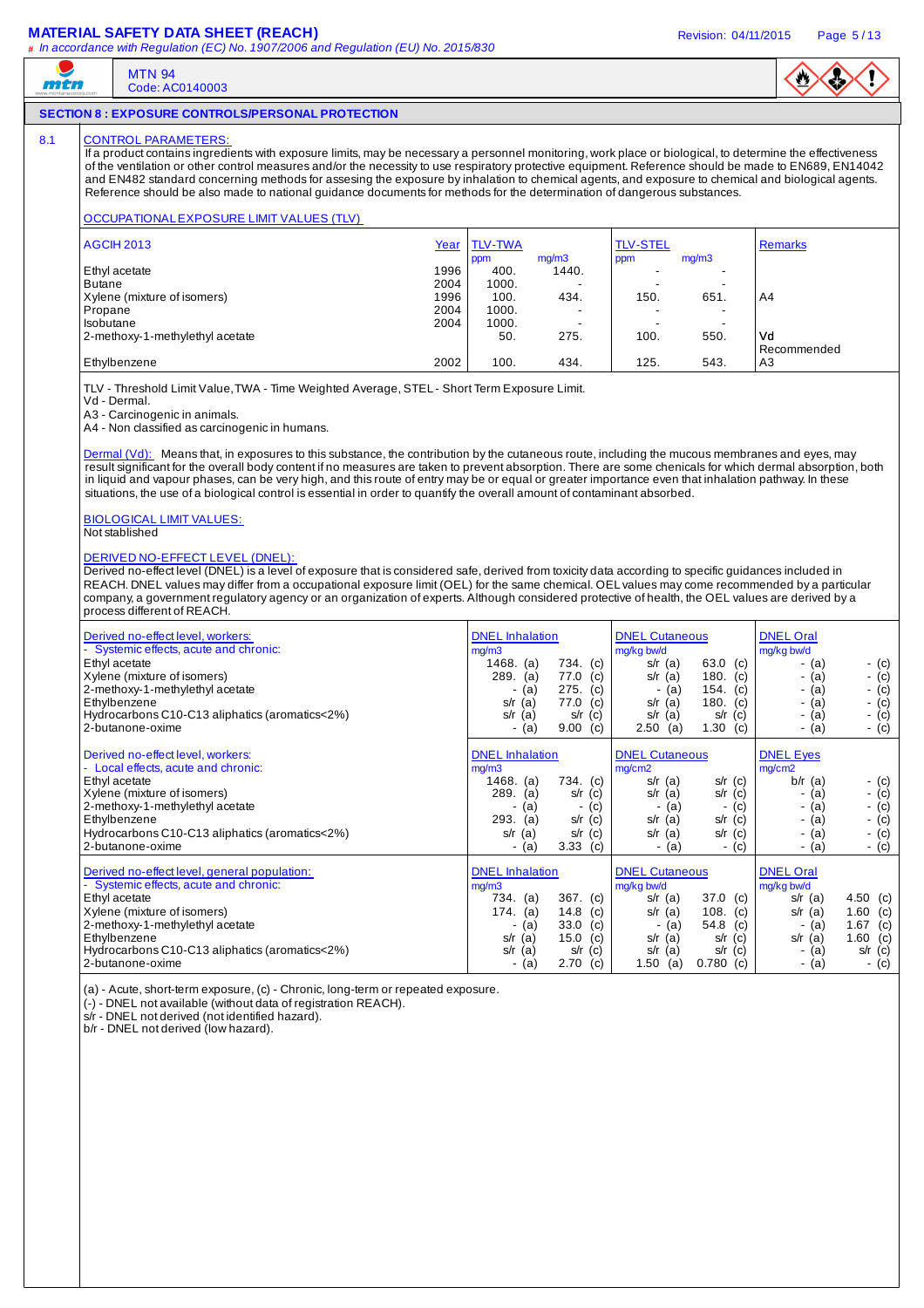## **MATERIAL SAFETY DATA SHEET (REACH)** Revision: 04/11/2015 Page 6 / 13

| <i>iii 41</i> | <b>MTN 94</b><br>Code: AC0140003                                                                                                                                                                                                                                                                                                                           |                                                                                                                                                                                     |                                                                                                                                                                                   | $\bullet$                                                                                                                                               |
|---------------|------------------------------------------------------------------------------------------------------------------------------------------------------------------------------------------------------------------------------------------------------------------------------------------------------------------------------------------------------------|-------------------------------------------------------------------------------------------------------------------------------------------------------------------------------------|-----------------------------------------------------------------------------------------------------------------------------------------------------------------------------------|---------------------------------------------------------------------------------------------------------------------------------------------------------|
|               | Derived no-effect level, general population:<br>- Local effects, acute and chronic:<br>Ethyl acetate<br>Xylene (mixture of isomers)<br>2-methoxy-1-methylethyl acetate<br>Ethylbenzene<br>Hydrocarbons C10-C13 aliphatics (aromatics<2%)<br>2-butanone-oxime                                                                                               | <b>DNEL</b> Inhalation<br>mg/m3<br>734. (a)<br>367. (c)<br>$174.$ (a)<br>$s/r$ (c)<br>$-$ (a)<br>- (c)<br>$s/r$ (a)<br>$s/r$ (c)<br>$s/r$ (c)<br>s/r $(a)$<br>$-$ (a)<br>$2.00$ (c) | <b>DNEL Cutaneous</b><br>mg/cm2<br>$s/r$ (a)<br>$s/r$ (c)<br>$s/r$ (a)<br>$s/r$ (c)<br>$-$ (a)<br>- (c)<br>$s/r$ (a)<br>$s/r$ (c)<br>$s/r$ (a)<br>$s/r$ (c)<br>$-$ (a)<br>$-$ (c) | <b>DNEL Eyes</b><br>mg/cm2<br>$-$ (c)<br>- (a)<br>- (a)<br>- $(c)$<br>$-$ (c)<br>- (a)<br>$-$ (c)<br>$-$ (a)<br>$-(c)$<br>$-$ (a)<br>$-$ (c)<br>$-$ (a) |
|               | (a) - Acute, short-term exposure, (c) - Chronic, long-term or repeated exposure.<br>(-) - DNEL not available (without data of registration REACH).<br>s/r - DNEL not derived (not identified hazard).                                                                                                                                                      |                                                                                                                                                                                     |                                                                                                                                                                                   |                                                                                                                                                         |
|               | PREDICTED NO-EFFECT CONCENTRATION (PNEC):<br>Predicted no-effect concentration, aquatic organisms:<br>- Fresh water, marine water and intermitent release:<br>Ethyl acetate<br>Xylene (mixture of isomers)<br>2-methoxy-1-methylethyl acetate<br>Ethylbenzene<br>Hydrocarbons C10-C13 aliphatics (aromatics<2%)<br>2-butanone-oxime                        | <b>PNEC Fresh water</b><br>mg/l<br>0.260<br>0.327<br>0.635<br>0.100<br>uvcb<br>0.256                                                                                                | <b>PNEC Marine</b><br>mg/l<br>0.0260<br>0.327<br>0.0635<br>0.0100<br>uvcb<br>$\blacksquare$                                                                                       | <b>PNEC</b> Intermittent<br>mg/1<br>1.65<br>0.327<br>6.35<br>0.100<br>uvcb<br>0.118                                                                     |
|               | - Wastewater treatment plants (STP) and sediments in fresh- and<br>marine water:<br>Ethyl acetate<br>Xylene (mixture of isomers)<br>2-methoxy-1-methylethyl acetate<br>Ethylbenzene<br>Hydrocarbons C10-C13 aliphatics (aromatics<2%)<br>2-butanone-oxime                                                                                                  | <b>PNEC STP</b><br>mg/l<br>650.<br>6.58<br>100.<br>9.60<br>uvcb<br>117.                                                                                                             | <b>PNEC Sediments</b><br>mg/kg dry weight<br>1.25<br>12.5<br>3.29<br>13.7<br>uvcb<br>$\blacksquare$                                                                               | <b>PNEC Sediments</b><br>mg/kg dry weight<br>0.125<br>12.5<br>0.329<br>1.37<br>uvcb<br>$\blacksquare$                                                   |
|               | Predicted no-effect concentration, terrestrial organisms:<br>- Air, soil and effects for predator s and humans:<br>Ethyl acetate<br>Xylene (mixture of isomers)<br>2-methoxy-1-methylethyl acetate<br>Ethylbenzene<br>Hydrocarbons C10-C13 aliphatics (aromatics<2%)<br>2-butanone-oxime                                                                   | <b>PNEC Air</b><br>mg/m3<br>uvcb                                                                                                                                                    | <b>PNEC Soil</b><br>mg/kg dry weight<br>0.240<br>2.31<br>0.290<br>2.68<br>uvcb<br>$\overline{\phantom{a}}$                                                                        | <b>PNEC Oral</b><br>mg/kg bw/d<br>200.<br>$\blacksquare$<br>$\blacksquare$<br>20.0<br>uvcb<br>$\overline{\phantom{a}}$                                  |
|               | (-) - PNEC not available (without data of registration REACH).<br>uvcb - The substance has an unknown or variable composition (UVCB). The conventional methods to derive the PNEC are not appropriate and it is not<br>possible to identify a single PNEC representative for these substances, and therefore not used in calculations for risk assessment. |                                                                                                                                                                                     |                                                                                                                                                                                   |                                                                                                                                                         |
|               |                                                                                                                                                                                                                                                                                                                                                            |                                                                                                                                                                                     |                                                                                                                                                                                   |                                                                                                                                                         |
|               |                                                                                                                                                                                                                                                                                                                                                            |                                                                                                                                                                                     |                                                                                                                                                                                   |                                                                                                                                                         |
|               |                                                                                                                                                                                                                                                                                                                                                            |                                                                                                                                                                                     |                                                                                                                                                                                   |                                                                                                                                                         |
|               |                                                                                                                                                                                                                                                                                                                                                            |                                                                                                                                                                                     |                                                                                                                                                                                   |                                                                                                                                                         |
|               |                                                                                                                                                                                                                                                                                                                                                            |                                                                                                                                                                                     |                                                                                                                                                                                   |                                                                                                                                                         |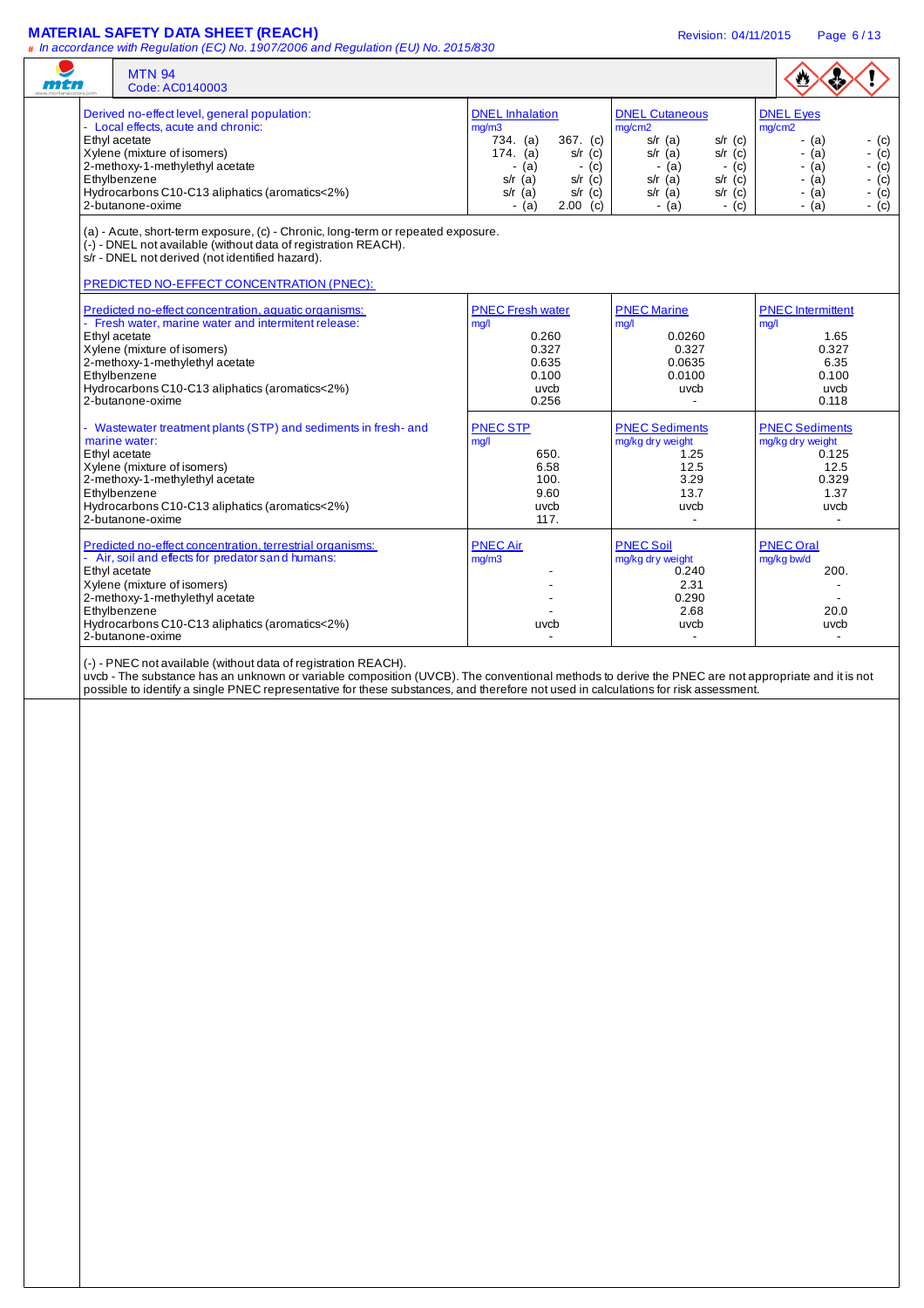| mtn           | <b>MTN 94</b><br>Code: AC0140003 |                                                                                                                                                                                                                                                                                                                                                                                                                                                                                                                                                                                                                                                                                                                                                                                                                                                                                                                                                                                                                                |  |
|---------------|----------------------------------|--------------------------------------------------------------------------------------------------------------------------------------------------------------------------------------------------------------------------------------------------------------------------------------------------------------------------------------------------------------------------------------------------------------------------------------------------------------------------------------------------------------------------------------------------------------------------------------------------------------------------------------------------------------------------------------------------------------------------------------------------------------------------------------------------------------------------------------------------------------------------------------------------------------------------------------------------------------------------------------------------------------------------------|--|
|               |                                  |                                                                                                                                                                                                                                                                                                                                                                                                                                                                                                                                                                                                                                                                                                                                                                                                                                                                                                                                                                                                                                |  |
|               | <b>EXPOSURE CONTROLS:</b>        |                                                                                                                                                                                                                                                                                                                                                                                                                                                                                                                                                                                                                                                                                                                                                                                                                                                                                                                                                                                                                                |  |
|               | <b>ENGINEERING MEASURES:</b>     |                                                                                                                                                                                                                                                                                                                                                                                                                                                                                                                                                                                                                                                                                                                                                                                                                                                                                                                                                                                                                                |  |
|               |                                  | Provide adequate ventilation. Where reasonably practicable, this should be achieved by the use of local exhaust ventilation and<br>good general extraction. If these measures are not sufficient to maintain concentrations of particulates and vapours below the<br>Occupational Exposure Limits, suitable respiratory protection must be worn.                                                                                                                                                                                                                                                                                                                                                                                                                                                                                                                                                                                                                                                                               |  |
|               |                                  | Protection of respiratory system: Avoid the inhalation of vapours.<br>Protection of eyes and face: It is recommended to dispose of water taps or sources with clean water close to the working area.                                                                                                                                                                                                                                                                                                                                                                                                                                                                                                                                                                                                                                                                                                                                                                                                                           |  |
|               |                                  | Protection of hands and skin: It is recommended to dispose of water taps or sources with clean water close to the working area. Barrier creams may help<br>to protect the exposed areas of the skin. Barrier creams should not be applied once exposure has occurred.                                                                                                                                                                                                                                                                                                                                                                                                                                                                                                                                                                                                                                                                                                                                                          |  |
|               |                                  | OCUPATIONAL EXPOSURE CONTROLS: Directive 89/686/EEC~96/58/EC:<br>As a general measure on prevention and safety in the work place, we recommend the use of a basic personal protection equipment (PPE), with the<br>corresponding EC marking. For more information on personal protective equipment (storage, use, cleaning, maintenance, type and characteristics of the<br>PPE, protection class, marking, category, CEN norm, etc), you should consult the informative brochures provided by the manufacturers of PPE.                                                                                                                                                                                                                                                                                                                                                                                                                                                                                                       |  |
| Mask:         |                                  | Suitable combined filter mask for gases, vapours and particles (EN14387/EN143). Classe 1: low capacity up to 1000 ppm,<br>Classe 2: medium capacity up to 5000 ppm, Classe 3: high capacity up to 10000 ppm. In order to obtain a suitable protection<br>level, the filter class must be selected depending on the type and concentration of the contaminating agents present, in<br>accordance with the specifications supplied by the filter producers. The respiratory equipment with filters does not work<br>satisfactorily when the air contains high concentrations of vapour or oxygen content less than 18% in volume.                                                                                                                                                                                                                                                                                                                                                                                                |  |
| Goggles:      |                                  | Safety goggles with suitable lateral protection (EN166). Clean daily and disinfect at regular intervals in accordance with the<br>instructions of the manufacturer.                                                                                                                                                                                                                                                                                                                                                                                                                                                                                                                                                                                                                                                                                                                                                                                                                                                            |  |
|               | Face shield:                     | No.                                                                                                                                                                                                                                                                                                                                                                                                                                                                                                                                                                                                                                                                                                                                                                                                                                                                                                                                                                                                                            |  |
| Gloves:       |                                  | Gloves resistant against chemicals (EN374). There are several factors (for example, temperature), they do in practice the period<br>of use of a protective gloves resistant against chemicals is clearly lower than the established standard EN374. Due to the wide<br>variety of circumstances and possibilities, we must have in mind the manual of instructions from manufacturers of gloves. Use<br>the proper technique of removing gloves (without touching glove's outer surface) to avoid contact of the product with the skin.<br>The gloves should be immediately replaced when any sign of degradation is noted.                                                                                                                                                                                                                                                                                                                                                                                                    |  |
| <b>Boots:</b> |                                  | No.                                                                                                                                                                                                                                                                                                                                                                                                                                                                                                                                                                                                                                                                                                                                                                                                                                                                                                                                                                                                                            |  |
| Apron:        |                                  | No.                                                                                                                                                                                                                                                                                                                                                                                                                                                                                                                                                                                                                                                                                                                                                                                                                                                                                                                                                                                                                            |  |
| Clothing:     |                                  | Advisable.                                                                                                                                                                                                                                                                                                                                                                                                                                                                                                                                                                                                                                                                                                                                                                                                                                                                                                                                                                                                                     |  |
|               | Thermal hazards:                 | Not applicable (the product is handled at room temperature).<br><b>ENVIRONMENTAL EXPOSURE CONTROLS:</b><br>Avoid any spillage in the environment. Avoid any release into the atmosphere.<br>Spills on the soil: Prevent contamination of soil.<br>Spills in water: Do not allow to escape into drains, sewers or water courses.<br>Emissions to the atmosphere: Because of volatility, emissions to the atmosphere while handling and use may result. When possible, avoid solvent<br>release to the atmosphere; do not pulverize more than is strictly necessary.<br>VOC (industrial installations): If this product is used in an industrial installation, it must be verified if it is applicable the Directive 1999/13/EC, on the<br>limitation of emissions of volatile compounds due to the use of organic solvents in certain activities and installations: Solvents: 76.0% Weight, VOC<br>(supply): 76.0% Weight, VOC: 56.6% C (expressed as carbon), Molecular weight (average): 78.4, Number C atoms (average): 4.9. |  |
|               |                                  |                                                                                                                                                                                                                                                                                                                                                                                                                                                                                                                                                                                                                                                                                                                                                                                                                                                                                                                                                                                                                                |  |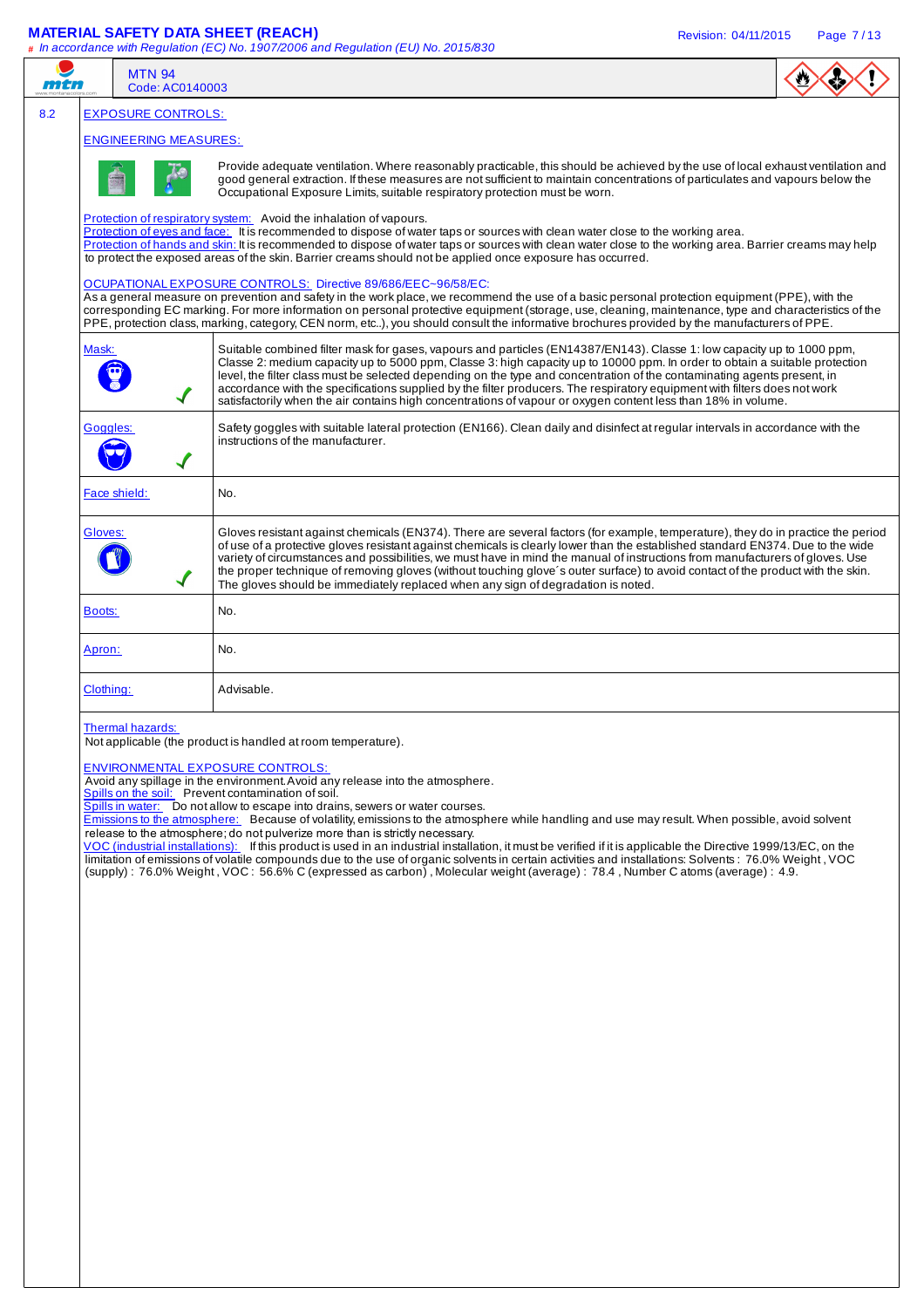# **MATERIAL SAFETY DATA SHEET (REACH) Revision: 04/11/2015** Page 8/13

| mtn    | # In accordance with Regulation (EC) No. 1907/2006 and Regulation (EU) No. 2015/830<br><b>MTN 94</b><br>Code: AC0140003                                                                                                                                                                                                                                                                                                                                                                                                                                                                                                                                                                                                                                                                   |                                                                                                                                                                                                                                                                                                                                                                                                 | $\bullet$             |
|--------|-------------------------------------------------------------------------------------------------------------------------------------------------------------------------------------------------------------------------------------------------------------------------------------------------------------------------------------------------------------------------------------------------------------------------------------------------------------------------------------------------------------------------------------------------------------------------------------------------------------------------------------------------------------------------------------------------------------------------------------------------------------------------------------------|-------------------------------------------------------------------------------------------------------------------------------------------------------------------------------------------------------------------------------------------------------------------------------------------------------------------------------------------------------------------------------------------------|-----------------------|
|        | <b>SECTION 9 : PHYSICAL AND CHEMICALP ROPERTIES</b>                                                                                                                                                                                                                                                                                                                                                                                                                                                                                                                                                                                                                                                                                                                                       |                                                                                                                                                                                                                                                                                                                                                                                                 |                       |
| 9.1    | INFORMATION ON BASIC PHYSICAL AND CHEMICAL PROPERTIES:<br>Appearance<br>- Physical state<br>- Colour<br>- Odour<br>- Odour threshold<br>pH-value<br>$-$ pH<br>Change of state<br>- Melting point<br>- Initial boiling point<br><b>Density</b><br>- Relative density<br><b>Stability</b><br>- Decomposition temperature<br>Viscosity:<br>- Viscosity (flow time)<br>Volatility:<br>- Vapour pressure<br>Solubility(ies)<br>- Solubility in water:<br>Solubility in oils and fats:<br>Flammability:<br>- Flash point<br>- Upper/lower flammability or explosive limits<br>- Autoignition temperature<br><b>Explosive properties:</b><br>Vapours can form explosive mixtures with air and are able to flame up or explode in presence of an ignition source.<br><b>Oxidizing properties:</b> | Aerosol.<br># Diverse.<br>Characteristic<br>Not available (mixture).<br>Not applicable<br>Not applicable (mixture).<br>Not applicable<br>0.784 at $20/4$ <sup>o</sup> C<br>#<br># Not available<br>Not applicable<br>Not available<br>Not miscible<br>Not applicable<br>$-81.$ °C<br>#<br>1.9 - 9.4 % Volume 25°C<br>#<br>411. <b>°C</b><br>#                                                   | <b>Relative water</b> |
| 9.2    | Not classified as oxidizing product.<br><b>OTHER INFORMATION:</b><br>- Heat of combustion<br><b>Solids</b><br>- VOC (supply)<br>- VOC (supply)                                                                                                                                                                                                                                                                                                                                                                                                                                                                                                                                                                                                                                            | 8646. Kcal/kg<br>#<br>24. % Weight<br>#<br>76.0 % Weight<br>#<br>595.8 $q/l$<br>#<br>The values indicated do not always coincide with product specifications. The data for the product specifications can be found in the technical data sheet<br>of the same. For additional information concerning physical and chemical properties related to safety and environment, see sections 7 and 12. |                       |
|        | <b>SECTION 10: STABILITY AND REACTIVITY</b>                                                                                                                                                                                                                                                                                                                                                                                                                                                                                                                                                                                                                                                                                                                                               |                                                                                                                                                                                                                                                                                                                                                                                                 |                       |
| 10.1   | <b>REACTIVITY:</b><br>Corrosivity to metals: It is not corrosive to metals.<br>Pyrophorical properties: It is not pyrophoric.                                                                                                                                                                                                                                                                                                                                                                                                                                                                                                                                                                                                                                                             |                                                                                                                                                                                                                                                                                                                                                                                                 |                       |
| $10.2$ | <b>CHEMICAL STABILITY:</b><br>Stable under recommended storage and handling conditions.                                                                                                                                                                                                                                                                                                                                                                                                                                                                                                                                                                                                                                                                                                   |                                                                                                                                                                                                                                                                                                                                                                                                 |                       |
| 10.3   | POSSIBILITY OF HAZARDOUS REACTIONS:<br>Possible dangerous reaction with oxidizing agents, acids, alkalis, amines, peroxides.                                                                                                                                                                                                                                                                                                                                                                                                                                                                                                                                                                                                                                                              |                                                                                                                                                                                                                                                                                                                                                                                                 |                       |
| 10.4   | <b>CONDITIONS TO AVOID:</b><br>Heat: Keep away from sources of heat.<br>Light: Avoid direct contact with sunlight.<br>Air: Not applicable.<br>Humidity: Avoid extreme humidity conditions.<br>Pressure: Not applicable.<br>Shock: Not applicable.                                                                                                                                                                                                                                                                                                                                                                                                                                                                                                                                         |                                                                                                                                                                                                                                                                                                                                                                                                 |                       |
| 10.5   | <b>INCOMPATIBLE MATERIALS:</b><br>Keep away from oxidixing agents, from strongly alkaline and strongly acid materials.                                                                                                                                                                                                                                                                                                                                                                                                                                                                                                                                                                                                                                                                    |                                                                                                                                                                                                                                                                                                                                                                                                 |                       |
| 10.6   | <b>HAZARDOUS DECOMPOSITION PRODUCTS:</b><br># As consequence of thermal decomposition, hazardous products may be produced: nitrogen oxides.                                                                                                                                                                                                                                                                                                                                                                                                                                                                                                                                                                                                                                               |                                                                                                                                                                                                                                                                                                                                                                                                 |                       |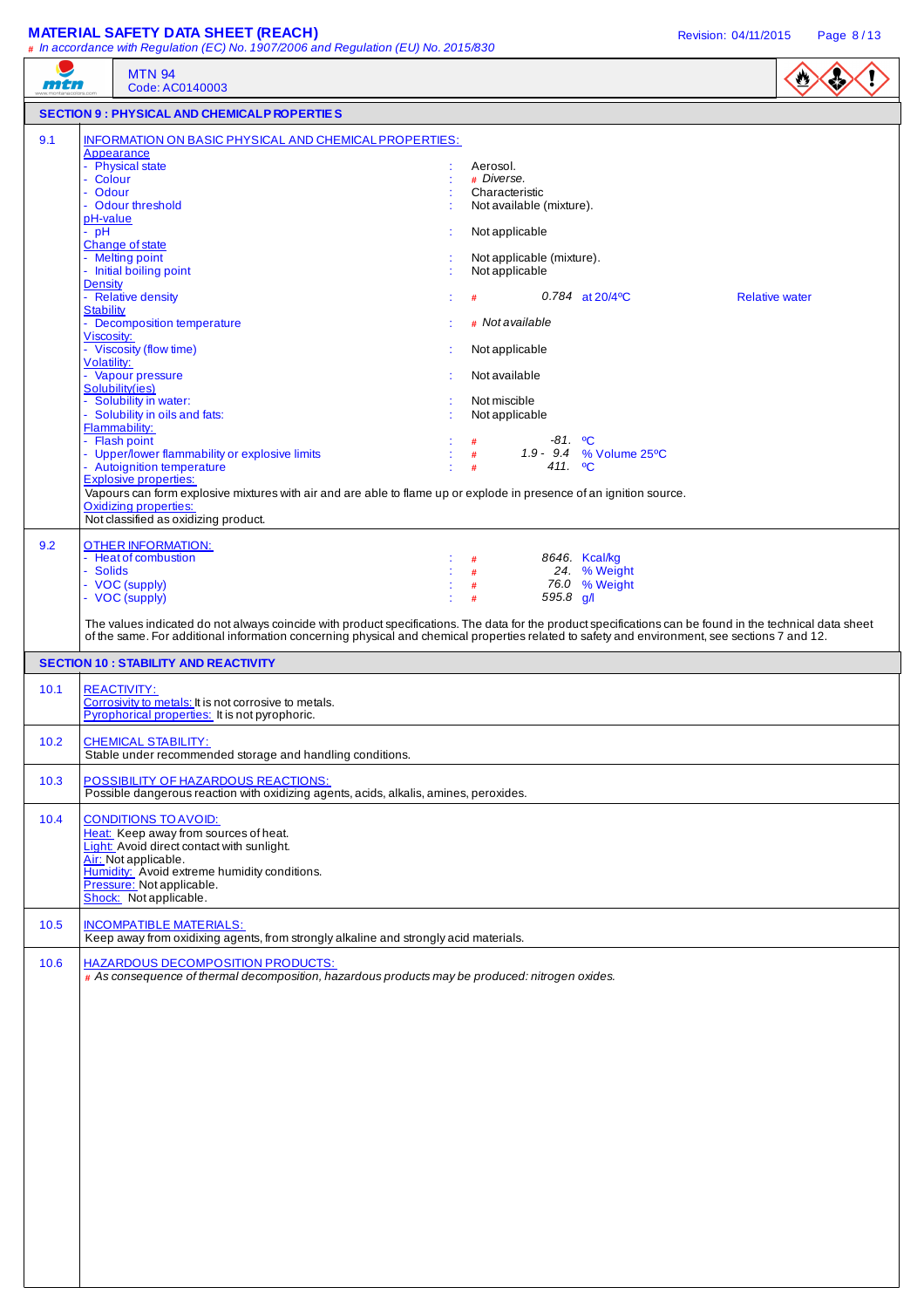### **MATERIAL SAFETY DATA SHEET (REACH)** Revision: 04/11/2015 Page 9 / 13

|               | <b>MTN 94</b><br>Code: AC0140003                                                                                                                                                                                                                 |                        |       |                                                                                                                                             |                                                                                                                                               |                                                                                                                                       |  |
|---------------|--------------------------------------------------------------------------------------------------------------------------------------------------------------------------------------------------------------------------------------------------|------------------------|-------|---------------------------------------------------------------------------------------------------------------------------------------------|-----------------------------------------------------------------------------------------------------------------------------------------------|---------------------------------------------------------------------------------------------------------------------------------------|--|
|               | <b>SECTION 11 : TOXICOLOGICAL INFORMATION</b>                                                                                                                                                                                                    |                        |       |                                                                                                                                             |                                                                                                                                               |                                                                                                                                       |  |
|               | No experimental toxicological data on the preparation is available. The toxicological classification for these mixture has been carried out by using the conventional<br>calculation method of the Regulation (EC) No. 1272/2008~487/2013 (CLP). |                        |       |                                                                                                                                             |                                                                                                                                               |                                                                                                                                       |  |
|               | INFORMATION ON TOXICOLOGICAL EFFECTS:                                                                                                                                                                                                            |                        |       |                                                                                                                                             |                                                                                                                                               |                                                                                                                                       |  |
|               | <b>ACUTE TOXICITY:</b>                                                                                                                                                                                                                           |                        |       |                                                                                                                                             |                                                                                                                                               |                                                                                                                                       |  |
| <b>Butane</b> | Dose and lethal concentrations<br>for individual ingredients:<br>Ethyl acetate<br>Xylene (mixture of isomers)<br>2-methoxy-1-methylethyl acetate<br>Ethylbenzene<br>Hydrocarbons C10-C13 aliphatics (aromatics<2%)<br>2-butanone-oxime           |                        |       | <b>DL50</b><br>(OECD 401)<br>mg/kg oral<br>5620. Rat<br>4300. Rat<br>8532. Rat<br>3500. Rat<br>> 5000. Rat<br>2400. Rat                     | <b>DL50</b><br>(OECD 402)<br>mg/kg cutaneous<br>18000. Rabbit<br>1700. Rabbit<br>> 5000. Rat<br>15400. Rabbit<br>3160. Rabbit<br>1840. Rabbit | CL50 (OECD 403)<br>mg/m3.4h inhalation<br>> 44000. Rat<br>> 100000 Rat<br>> 22080. Rat<br>> 35700. Rat<br>> 17400. Rat<br>> 4830. Rat |  |
|               | No observed adverse effect level<br>2-butanone-oxime                                                                                                                                                                                             |                        |       | <b>NOAEL Oral</b><br>mg/kg bw/d<br>125. Rat                                                                                                 | <b>NOAEL Cutaneous</b><br>mg/kg bw/d                                                                                                          | <b>NOAEC</b> Inhalation<br>mg/m3<br>90. Rat                                                                                           |  |
|               | Lowest observed adverse effect level<br>2-butanone-oxime                                                                                                                                                                                         |                        |       | <b>LOAEL Oral</b><br><b>LOAEL Cutaneous</b><br><b>LOAEC</b> Inhalation<br>mg/kg bw/d<br>mg/kg bw/d<br>mq/m3<br>40. Rat                      |                                                                                                                                               |                                                                                                                                       |  |
|               | INFORMATION ON LIKELY ROUTES OF EX POSURE: Acute toxicity:                                                                                                                                                                                       |                        |       |                                                                                                                                             |                                                                                                                                               |                                                                                                                                       |  |
|               | Routes of exposure                                                                                                                                                                                                                               | <b>Acute toxicity</b>  | Cat.  | Main effects, acute and/or delayed                                                                                                          |                                                                                                                                               |                                                                                                                                       |  |
| Inhalation:   | Not classified                                                                                                                                                                                                                                   | $ETA > 20000$ mg/m3    |       | Not classified as a product with acute toxicity if inhaled (based on available<br>data, the classification criteria are not met).           |                                                                                                                                               |                                                                                                                                       |  |
| Skin:         | Not classified                                                                                                                                                                                                                                   | $ETA > 2000$ mg/kg     |       | Not classified as a product with acute toxicity in contact with skin (based on<br>available data, the classification criteria are not met). |                                                                                                                                               |                                                                                                                                       |  |
| Eyes:         | Not classified                                                                                                                                                                                                                                   | Not available          |       | Not classified as a product with acute toxicity by eye contact (lack of data).                                                              |                                                                                                                                               |                                                                                                                                       |  |
| Ingestion:    | Not classified                                                                                                                                                                                                                                   | $ETA > 5000$ mg/kg     |       | Not classified as a product with acute toxicity if swallowed (based on available<br>data, the classification criteria are not met).         |                                                                                                                                               |                                                                                                                                       |  |
|               | <b>CORROSION / IRRITATION / SENSITISATION:</b>                                                                                                                                                                                                   |                        |       |                                                                                                                                             |                                                                                                                                               |                                                                                                                                       |  |
|               | Danger class                                                                                                                                                                                                                                     | <b>Target organs</b>   | Cat.  | Main effects, acute and/or delayed                                                                                                          |                                                                                                                                               |                                                                                                                                       |  |
|               | Respiratory corrosion/irritation:<br>Not classified                                                                                                                                                                                              |                        |       | data, the classification criteria are not met).                                                                                             | Not classified as a product corrosive or irritant by inhalation (based on available                                                           |                                                                                                                                       |  |
|               | Skin corrosion/irritation:<br>$\diamondsuit$                                                                                                                                                                                                     | <b>Skin</b><br>四       | Cat.2 | <b>IRRITANT: Causes skin irritation.</b>                                                                                                    |                                                                                                                                               |                                                                                                                                       |  |
|               | Serious eye damage/irritation:<br>$\diamondsuit$                                                                                                                                                                                                 | Eyes<br>$\circledcirc$ | Cat.2 | IRRITANT: Causes serious eye irritation.                                                                                                    |                                                                                                                                               |                                                                                                                                       |  |
|               | <b>Respiratory sensitisation:</b><br>Not classified                                                                                                                                                                                              |                        |       | the classification criteria are not met).                                                                                                   | Not classified as a product sensitising by inhalation (based on available data,                                                               |                                                                                                                                       |  |
|               | Skin sensitisation:<br>Not classified                                                                                                                                                                                                            |                        |       | data, the classification criteria are not met).                                                                                             | Not classified as a product sensitising by skin contact (based on available                                                                   |                                                                                                                                       |  |
|               | Contains 2-butanone-oxime. May produce an allergic reaction.<br><b>ASPIRATION HAZARD:</b>                                                                                                                                                        |                        |       |                                                                                                                                             |                                                                                                                                               |                                                                                                                                       |  |
|               | Danger class                                                                                                                                                                                                                                     | <b>Target organs</b>   | Cat.  | Main effects, acute and/or delayed                                                                                                          |                                                                                                                                               |                                                                                                                                       |  |
|               | <b>Aspiration hazard:</b><br>Not classified                                                                                                                                                                                                      |                        |       | Not applicable.                                                                                                                             |                                                                                                                                               |                                                                                                                                       |  |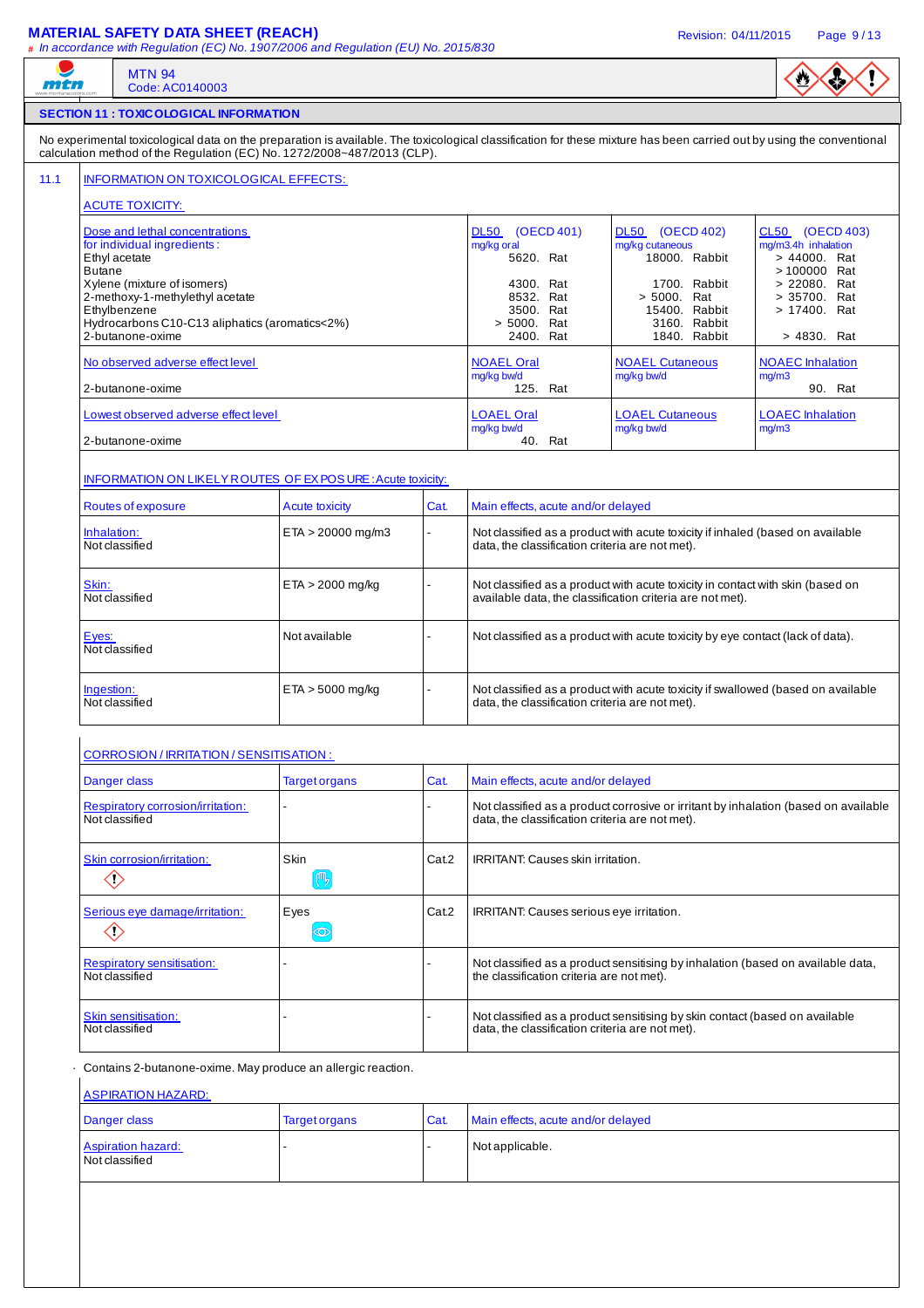|                                                                                                                                                                      |              |                                                                                                                                                                                                                                                                                                                                                                                                                                                                         |       | SPECIFIC TARGET ORGANS TOXICITY (STOT): Single exposure (SE) and/or Repeated exposure (RE):                                                                                                          |                                                                                                                                                                                                                                                                                                                                                                                                                                                                                                                                                                                                                                                                                                                                                                                                                                                           |                                                                                                |
|----------------------------------------------------------------------------------------------------------------------------------------------------------------------|--------------|-------------------------------------------------------------------------------------------------------------------------------------------------------------------------------------------------------------------------------------------------------------------------------------------------------------------------------------------------------------------------------------------------------------------------------------------------------------------------|-------|------------------------------------------------------------------------------------------------------------------------------------------------------------------------------------------------------|-----------------------------------------------------------------------------------------------------------------------------------------------------------------------------------------------------------------------------------------------------------------------------------------------------------------------------------------------------------------------------------------------------------------------------------------------------------------------------------------------------------------------------------------------------------------------------------------------------------------------------------------------------------------------------------------------------------------------------------------------------------------------------------------------------------------------------------------------------------|------------------------------------------------------------------------------------------------|
| <b>Effects</b>                                                                                                                                                       | <b>SE/RE</b> | <b>Target organs</b>                                                                                                                                                                                                                                                                                                                                                                                                                                                    | Cat.  | Main effects, acute and/or delayed                                                                                                                                                                   |                                                                                                                                                                                                                                                                                                                                                                                                                                                                                                                                                                                                                                                                                                                                                                                                                                                           |                                                                                                |
| Cutaneous:                                                                                                                                                           | <b>RE</b>    | <b>Skin</b><br>( <sup>m</sup> <sub>2</sub>                                                                                                                                                                                                                                                                                                                                                                                                                              |       |                                                                                                                                                                                                      | DEFATTENING: Repeated exposure may cause skin dryness or cracking.                                                                                                                                                                                                                                                                                                                                                                                                                                                                                                                                                                                                                                                                                                                                                                                        |                                                                                                |
| Neurological:<br>$\diamondsuit$                                                                                                                                      | SE           | <b>CNS</b><br>E                                                                                                                                                                                                                                                                                                                                                                                                                                                         | Cat.3 |                                                                                                                                                                                                      | NARCOTIC: May cause drowsiness or dizziness if inhaled.                                                                                                                                                                                                                                                                                                                                                                                                                                                                                                                                                                                                                                                                                                                                                                                                   |                                                                                                |
| <b>CMR EFFECTS:</b><br><b>INTERACTIVE EFFECTS:</b><br>Not available.<br>Dermal absorption:<br>Basic toxicokinetics: Not available.<br><b>ADDITIONAL INFORMATION:</b> |              | Carcinogenic effects: Is not considered as a carcinogenic product.<br>Genotoxicity: Is not considered as a mutagenic product.<br>Toxicity for reproduction: Do not harm fertility. Do not harm the fetus developping.<br>Effects via lactation: Not classified as a hazardous product for children breast-fed.<br>the throat; other effects may be the same as described in the exposure to vapours.<br>INFORMATION ABOUT TOXICOCINE TICS, METABOLISM AND DISTRIBUTION: |       | Routes of exposure: May be absorbed by inhalation of vapour, through the skin and by ingestion.<br>dermatitis and absorption through the skin. Repeated exposure may cause skin dryness or cracking. | DELAYED AND IMMEDIATE EFFECTS AS WELL AS CHRONIC EFFECTS FROM SHORT ANDLONG-TE RM E XPOS URE:<br>Short-term exposure: # Harmful by inhalation. Harmful in contact with skin. Exposure to solvent vapour concentrations in excess of the stated<br>occupational exposure limit, may result in adverse health effects, such as mucous membrane and respiratory system irritation and adverse effects on<br>kidneys, liver and central nervous system. Liquid splashes in the eyes may cause irritation and reversible damage. If swallowed, may cause irritation of<br>Long-term or repeated exposure: Repeated or prolonged contact may cause removal of natural fat from the skin, resulting in non-allergic contact<br>This preparation contains the following substances for which dermal absorption can be very high: 2-methoxy-1-methylethyl acetate. |                                                                                                |
| Not available.                                                                                                                                                       |              |                                                                                                                                                                                                                                                                                                                                                                                                                                                                         |       |                                                                                                                                                                                                      |                                                                                                                                                                                                                                                                                                                                                                                                                                                                                                                                                                                                                                                                                                                                                                                                                                                           |                                                                                                |
| <b>SECTION 12 : ECOLOGICAL INFORMATION</b>                                                                                                                           |              |                                                                                                                                                                                                                                                                                                                                                                                                                                                                         |       |                                                                                                                                                                                                      |                                                                                                                                                                                                                                                                                                                                                                                                                                                                                                                                                                                                                                                                                                                                                                                                                                                           |                                                                                                |
|                                                                                                                                                                      |              |                                                                                                                                                                                                                                                                                                                                                                                                                                                                         |       |                                                                                                                                                                                                      | No experimental ecotoxicological data on the preparation as such is available. The ecotoxicological classification for these mixture has been carried out by using                                                                                                                                                                                                                                                                                                                                                                                                                                                                                                                                                                                                                                                                                        |                                                                                                |
|                                                                                                                                                                      |              | the conventional calculation method of the Regulation (EC) No. 1272/2008~487/2013 (CLP).                                                                                                                                                                                                                                                                                                                                                                                |       |                                                                                                                                                                                                      |                                                                                                                                                                                                                                                                                                                                                                                                                                                                                                                                                                                                                                                                                                                                                                                                                                                           |                                                                                                |
| <b>TOXICITY:</b>                                                                                                                                                     |              |                                                                                                                                                                                                                                                                                                                                                                                                                                                                         |       |                                                                                                                                                                                                      |                                                                                                                                                                                                                                                                                                                                                                                                                                                                                                                                                                                                                                                                                                                                                                                                                                                           |                                                                                                |
| Acute toxicity in aquatic environment                                                                                                                                |              |                                                                                                                                                                                                                                                                                                                                                                                                                                                                         |       | CL50 (OECD 203)                                                                                                                                                                                      | CE50 (OECD 202)                                                                                                                                                                                                                                                                                                                                                                                                                                                                                                                                                                                                                                                                                                                                                                                                                                           | CE50 (OECD 201)                                                                                |
| for individual ingredients:<br>Ethyl acetate                                                                                                                         |              |                                                                                                                                                                                                                                                                                                                                                                                                                                                                         |       | mg/l.96hours<br>212. Fishes                                                                                                                                                                          | mg/l.48hours<br>164. Daphnia                                                                                                                                                                                                                                                                                                                                                                                                                                                                                                                                                                                                                                                                                                                                                                                                                              | mg/l.72hours<br>$> 100$ . Algae                                                                |
|                                                                                                                                                                      |              |                                                                                                                                                                                                                                                                                                                                                                                                                                                                         |       | 14. Fishes<br>134. Fishes                                                                                                                                                                            | 16. Daphnia<br>408. Daphnia                                                                                                                                                                                                                                                                                                                                                                                                                                                                                                                                                                                                                                                                                                                                                                                                                               | $> 10$ . Algae                                                                                 |
| Xylene (mixture of isomers)                                                                                                                                          |              |                                                                                                                                                                                                                                                                                                                                                                                                                                                                         |       |                                                                                                                                                                                                      |                                                                                                                                                                                                                                                                                                                                                                                                                                                                                                                                                                                                                                                                                                                                                                                                                                                           |                                                                                                |
| 2-methoxy-1-methylethyl acetate<br>Ethylbenzene                                                                                                                      |              |                                                                                                                                                                                                                                                                                                                                                                                                                                                                         |       | 12. Fishes                                                                                                                                                                                           | 1.8 Daphnia                                                                                                                                                                                                                                                                                                                                                                                                                                                                                                                                                                                                                                                                                                                                                                                                                                               |                                                                                                |
| Hydrocarbons C10-C13 aliphatics (aromatics<2%)<br>2-butanone-oxime                                                                                                   |              |                                                                                                                                                                                                                                                                                                                                                                                                                                                                         |       | > 1000. Fishes<br>843. Fishes                                                                                                                                                                        | > 1000. Daphnia<br>750. Daphnia                                                                                                                                                                                                                                                                                                                                                                                                                                                                                                                                                                                                                                                                                                                                                                                                                           |                                                                                                |
| No observed effect concentration                                                                                                                                     |              |                                                                                                                                                                                                                                                                                                                                                                                                                                                                         |       | NOEC (OECD 210)<br>mg/l.28days                                                                                                                                                                       | NOEC (OECD 211)<br>mg/l.21days                                                                                                                                                                                                                                                                                                                                                                                                                                                                                                                                                                                                                                                                                                                                                                                                                            |                                                                                                |
| 2-methoxy-1-methylethyl acetate<br>Hydrocarbons C10-C13 aliphatics (aromatics<2%)<br>2-butanone-oxime                                                                |              |                                                                                                                                                                                                                                                                                                                                                                                                                                                                         |       | 0.088 Fishes<br>50. Fishes                                                                                                                                                                           | > 100. Daphnia<br>0.025 Daphnia<br>> 100. Daphnia                                                                                                                                                                                                                                                                                                                                                                                                                                                                                                                                                                                                                                                                                                                                                                                                         |                                                                                                |
| Lowest observed effect concentration<br>Not available                                                                                                                |              |                                                                                                                                                                                                                                                                                                                                                                                                                                                                         |       |                                                                                                                                                                                                      |                                                                                                                                                                                                                                                                                                                                                                                                                                                                                                                                                                                                                                                                                                                                                                                                                                                           |                                                                                                |
| PERSISTENCE AND DEGRADABILITY:<br>Not available.                                                                                                                     |              |                                                                                                                                                                                                                                                                                                                                                                                                                                                                         |       |                                                                                                                                                                                                      |                                                                                                                                                                                                                                                                                                                                                                                                                                                                                                                                                                                                                                                                                                                                                                                                                                                           |                                                                                                |
| Aerobic biodegradation                                                                                                                                               |              |                                                                                                                                                                                                                                                                                                                                                                                                                                                                         |       | <b>DQO</b>                                                                                                                                                                                           | %DBO/DQO                                                                                                                                                                                                                                                                                                                                                                                                                                                                                                                                                                                                                                                                                                                                                                                                                                                  | <b>Biodegradability</b>                                                                        |
| for individual ingredients:                                                                                                                                          |              |                                                                                                                                                                                                                                                                                                                                                                                                                                                                         |       | mgO2/g                                                                                                                                                                                               | 5 days 14 days 28 days                                                                                                                                                                                                                                                                                                                                                                                                                                                                                                                                                                                                                                                                                                                                                                                                                                    |                                                                                                |
| Ethyl acetate<br>Butane                                                                                                                                              |              |                                                                                                                                                                                                                                                                                                                                                                                                                                                                         |       | 1540.<br>3577.                                                                                                                                                                                       | $\sim 62. \sim 69. \sim 94.$                                                                                                                                                                                                                                                                                                                                                                                                                                                                                                                                                                                                                                                                                                                                                                                                                              | Easy<br>Easy                                                                                   |
| Xylene (mixture of isomers)<br>Propane                                                                                                                               |              |                                                                                                                                                                                                                                                                                                                                                                                                                                                                         |       | 2620.<br>3629.                                                                                                                                                                                       | $\sim$ 52. $\sim$ 81. $\sim$ 88.                                                                                                                                                                                                                                                                                                                                                                                                                                                                                                                                                                                                                                                                                                                                                                                                                          | Easy<br>Easy                                                                                   |
| Isobutane                                                                                                                                                            |              |                                                                                                                                                                                                                                                                                                                                                                                                                                                                         |       | 3577.                                                                                                                                                                                                |                                                                                                                                                                                                                                                                                                                                                                                                                                                                                                                                                                                                                                                                                                                                                                                                                                                           | Not available                                                                                  |
| 2-methoxy-1-methylethyl acetate<br>Ethylbenzene<br>Hydrocarbons C10-C13 aliphatics (aromatics<2%)<br>2-butanone-oxime                                                |              |                                                                                                                                                                                                                                                                                                                                                                                                                                                                         |       | 1520.<br>3164.<br>~1500.                                                                                                                                                                             | $\sim$ 22. $\sim$ 78. $\sim$ 90.<br>$\sim$ 30. $\sim$ 68. $\sim$ 79.<br>$\sim$ 16. $\sim$ 53. $\sim$ 90.                                                                                                                                                                                                                                                                                                                                                                                                                                                                                                                                                                                                                                                                                                                                                  | > 1000. Algae<br>33. Algae<br>> 1000. Algae<br>83. Algae<br>Easy<br>Easy<br>Easy<br>Inherently |
|                                                                                                                                                                      |              |                                                                                                                                                                                                                                                                                                                                                                                                                                                                         |       |                                                                                                                                                                                                      |                                                                                                                                                                                                                                                                                                                                                                                                                                                                                                                                                                                                                                                                                                                                                                                                                                                           |                                                                                                |
|                                                                                                                                                                      |              |                                                                                                                                                                                                                                                                                                                                                                                                                                                                         |       |                                                                                                                                                                                                      |                                                                                                                                                                                                                                                                                                                                                                                                                                                                                                                                                                                                                                                                                                                                                                                                                                                           |                                                                                                |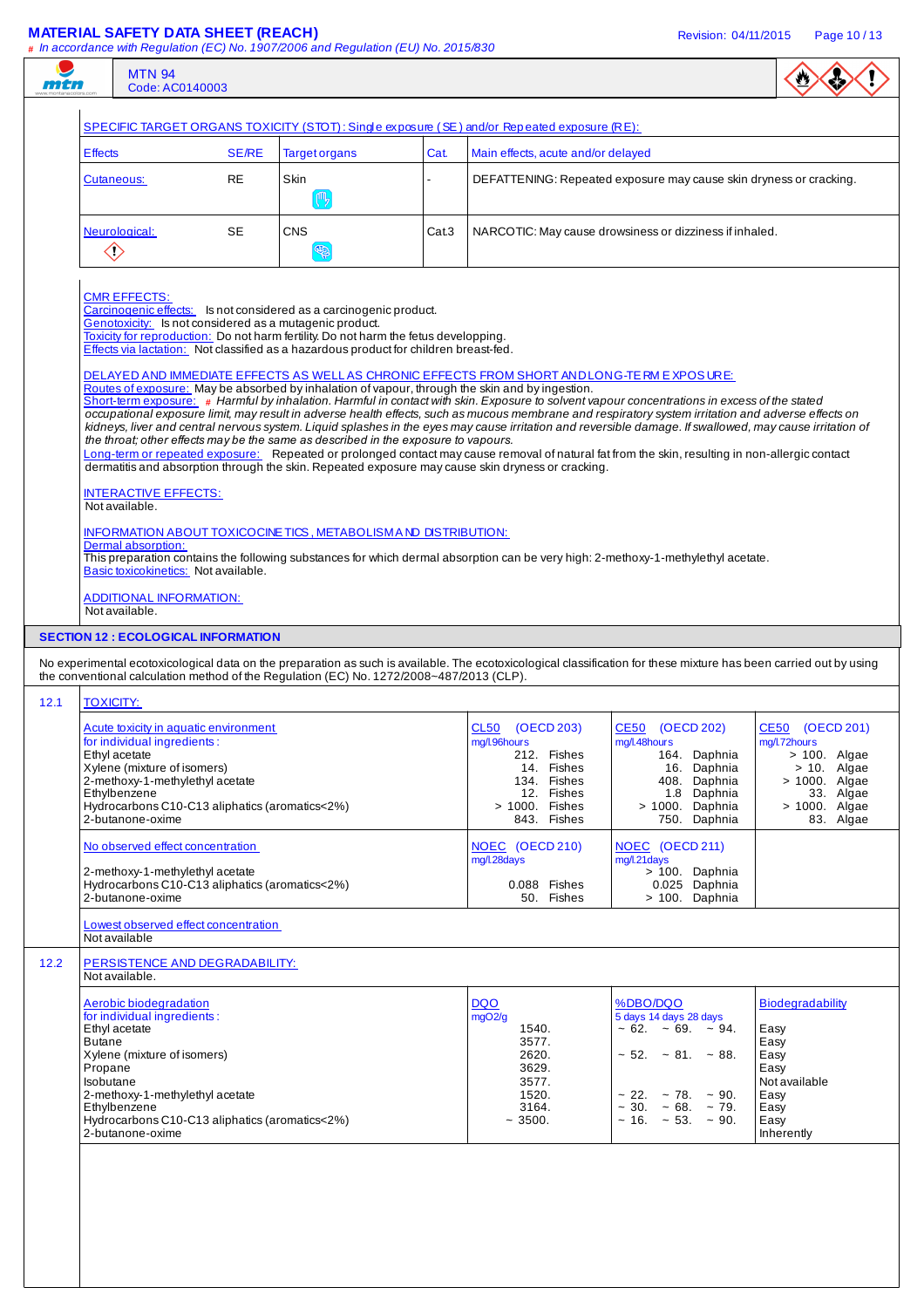#### **MATERIAL SAFETY DATA SHEET (REACH)** Revision: 04/11/2015 Page 11 / 13

**#** In accordance with Regulation (EC) No. 1907/2006 and Regulation (EU) No. 2015/830

|--|

| mtn  |                                                                                                                                                                                                                                                                                                                                             | <b>MTN 94</b><br>Code: AC0140003                                                                                                                                                                                                                                                                                                                                                                                                                                                                                                                                                                                                                                                                                                                                                                                                                                                                                                                                                                                                                                                                                                                                                                                                                                                                               |                                                          |                                                                                                                           |                                                                                                                                                      |  |  |
|------|---------------------------------------------------------------------------------------------------------------------------------------------------------------------------------------------------------------------------------------------------------------------------------------------------------------------------------------------|----------------------------------------------------------------------------------------------------------------------------------------------------------------------------------------------------------------------------------------------------------------------------------------------------------------------------------------------------------------------------------------------------------------------------------------------------------------------------------------------------------------------------------------------------------------------------------------------------------------------------------------------------------------------------------------------------------------------------------------------------------------------------------------------------------------------------------------------------------------------------------------------------------------------------------------------------------------------------------------------------------------------------------------------------------------------------------------------------------------------------------------------------------------------------------------------------------------------------------------------------------------------------------------------------------------|----------------------------------------------------------|---------------------------------------------------------------------------------------------------------------------------|------------------------------------------------------------------------------------------------------------------------------------------------------|--|--|
| 12.3 | <b>BIOACCUMULATIVE POTENTIAL:</b><br>Not available.                                                                                                                                                                                                                                                                                         |                                                                                                                                                                                                                                                                                                                                                                                                                                                                                                                                                                                                                                                                                                                                                                                                                                                                                                                                                                                                                                                                                                                                                                                                                                                                                                                |                                                          |                                                                                                                           |                                                                                                                                                      |  |  |
|      | <b>Butane</b><br>Propane<br>Isobutane                                                                                                                                                                                                                                                                                                       | <b>Bioaccumulation</b><br>for individual ingredients:<br>Ethyl acetate<br>Xylene (mixture of isomers)<br>2-methoxy-1-methylethyl acetate<br>Ethylbenzene<br>Hydrocarbons C10-C13 aliphatics (aromatics<2%)                                                                                                                                                                                                                                                                                                                                                                                                                                                                                                                                                                                                                                                                                                                                                                                                                                                                                                                                                                                                                                                                                                     | logPow<br>0.730<br>3.16<br>2.36<br>0.560<br>3.15<br>5.65 | <b>BCF</b><br>L/kg<br>3.2 (calculated)<br>57. (calculated)<br>3.2 (calculated)<br>56. (calculated)<br>> 100. (calculated) | Potential<br>No bioaccumulable<br>No bioaccumulable<br>Low<br>Not available<br>Not available<br>No bioaccumulable<br>Low<br>Low<br>No bioaccumulable |  |  |
| 12.4 | 2-butanone-oxime<br>0.590<br>3.2 (calculated)<br><b>MOBILITY IN SOIL:</b>                                                                                                                                                                                                                                                                   |                                                                                                                                                                                                                                                                                                                                                                                                                                                                                                                                                                                                                                                                                                                                                                                                                                                                                                                                                                                                                                                                                                                                                                                                                                                                                                                |                                                          |                                                                                                                           |                                                                                                                                                      |  |  |
| 12.5 | Not available.<br>RESULTS OF PBT AND VPVBASSESMENT: Annex XIII of Regulation (EC) no. 1907/2006:                                                                                                                                                                                                                                            |                                                                                                                                                                                                                                                                                                                                                                                                                                                                                                                                                                                                                                                                                                                                                                                                                                                                                                                                                                                                                                                                                                                                                                                                                                                                                                                |                                                          |                                                                                                                           |                                                                                                                                                      |  |  |
| 12.6 | Does not contain substances that fulfill the PBT/vPvB criteria.<br><b>OTHER ADVERSE EFFECTS:</b><br>Ozone depletion potential: Not available.<br>Photochemical ozone creation potential: Not available.<br>Earth global warming potential: In case of fire or incineration liberates CO2.<br>Endocrine disrupting potential: Not available. |                                                                                                                                                                                                                                                                                                                                                                                                                                                                                                                                                                                                                                                                                                                                                                                                                                                                                                                                                                                                                                                                                                                                                                                                                                                                                                                |                                                          |                                                                                                                           |                                                                                                                                                      |  |  |
|      |                                                                                                                                                                                                                                                                                                                                             | <b>SECTION 13 : DISPOSAL CONSIDERATIONS</b>                                                                                                                                                                                                                                                                                                                                                                                                                                                                                                                                                                                                                                                                                                                                                                                                                                                                                                                                                                                                                                                                                                                                                                                                                                                                    |                                                          |                                                                                                                           |                                                                                                                                                      |  |  |
| 13.1 |                                                                                                                                                                                                                                                                                                                                             | WASTE TREATMENT METHODS: Directive 2008/98/EC:<br>Take all necessary measures to prevent the production of waste whenever possible. Analyse possible methods for revaluation or recycling. Do not<br>discharge into drains or the environment, dispose of at an authorised waste collection point. Waste should be handled and disposed of in accordance with<br>current local and national regulations. For exposure controls and personal protection measures, see section 8.<br>Disposal of empty containers: Directive 94/62/EC~2005/20/EC, Decision 2000/532/EC:<br>Emptied containers and packaging should be disposed of in accordance with currently local and national regulations. The classification of packaging as<br>hazardous waste will depend on the degree of empting of the same, being the holder of the residue responsible for their classification, )in accordance with<br>Chapter 15 01 of Decision 2000/532/EC, and forwarding to the appropriate final destination. With contaminated containers and packaging, adopt the<br>same measures as for the product in itself. Ensure the container is completely empty before throwing it away.<br>Procedures for neutralising or destroying the product:<br>In accordance with local regulations. Do not incinerarate closed containers. |                                                          |                                                                                                                           |                                                                                                                                                      |  |  |
|      |                                                                                                                                                                                                                                                                                                                                             |                                                                                                                                                                                                                                                                                                                                                                                                                                                                                                                                                                                                                                                                                                                                                                                                                                                                                                                                                                                                                                                                                                                                                                                                                                                                                                                |                                                          |                                                                                                                           |                                                                                                                                                      |  |  |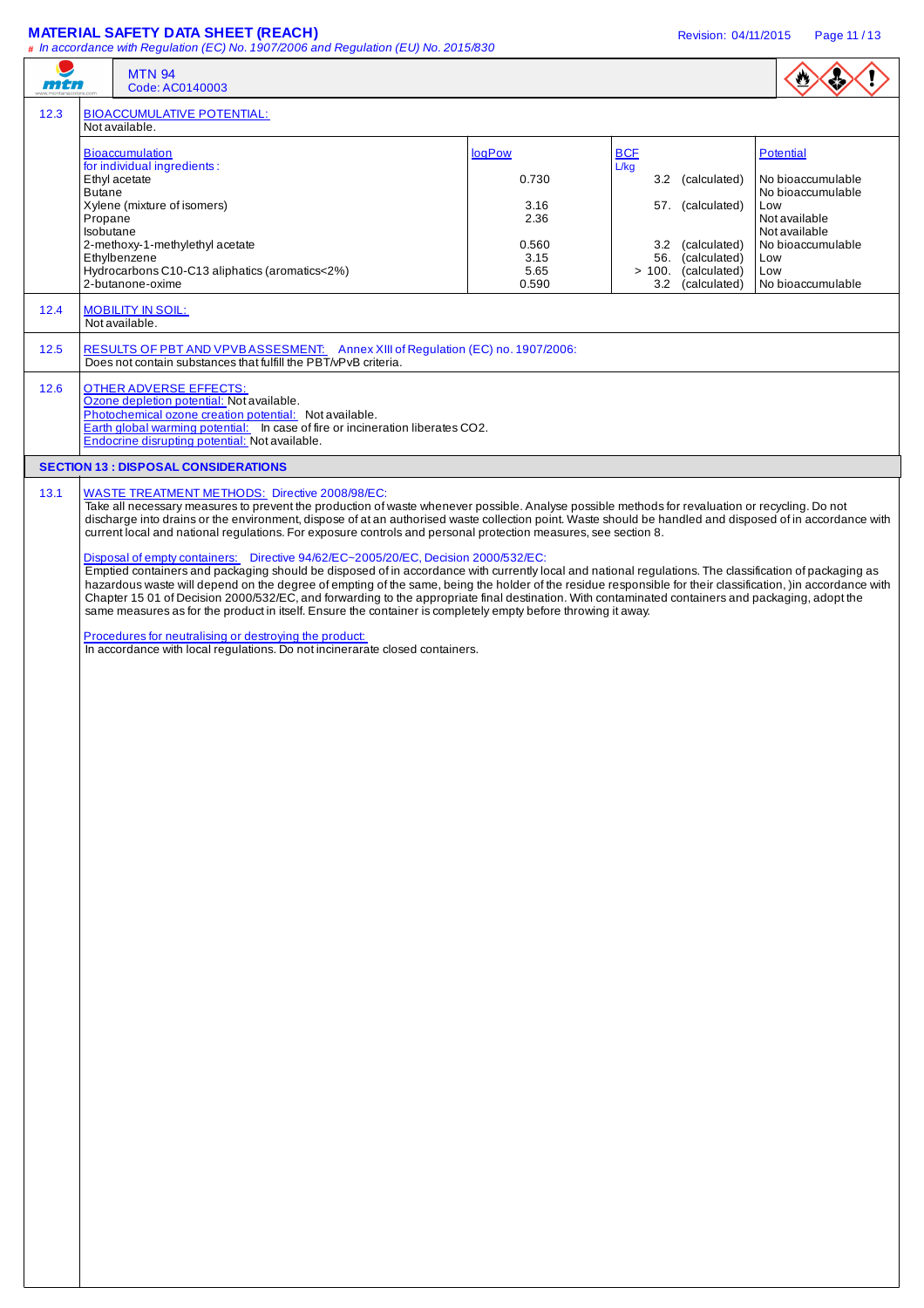# **MATERIAL SAFETY DATA SHEET (REACH) Revision: 04/11/2015** Page 12/13

|              | <b>MALLINAL VALLIT DAIA VIILLI (ILLAVII)</b>                                                                                                                                                                                                                                                      | # In accordance with Regulation (EC) No. 1907/2006 and Regulation (EU) No. 2015/830                                                       | Revision: 04/11/2015<br>Page 12/13 |  |  |  |  |  |
|--------------|---------------------------------------------------------------------------------------------------------------------------------------------------------------------------------------------------------------------------------------------------------------------------------------------------|-------------------------------------------------------------------------------------------------------------------------------------------|------------------------------------|--|--|--|--|--|
| mtn          | <b>MTN 94</b><br>Code: AC0140003                                                                                                                                                                                                                                                                  |                                                                                                                                           | $\bullet$                          |  |  |  |  |  |
|              | <b>SECTION 14 : TRANSPORT INFORMATION</b>                                                                                                                                                                                                                                                         |                                                                                                                                           |                                    |  |  |  |  |  |
| 14.1         | <b>UN NUMBER: 1950</b>                                                                                                                                                                                                                                                                            |                                                                                                                                           |                                    |  |  |  |  |  |
| 14.2         | UN PROPER SHIPPING NAME:<br><b>AEROSOLS</b>                                                                                                                                                                                                                                                       |                                                                                                                                           |                                    |  |  |  |  |  |
| 14.3<br>14.4 | TRANSPORT HAZARD CLASS(ES) AND PACKING GROUP:                                                                                                                                                                                                                                                     |                                                                                                                                           |                                    |  |  |  |  |  |
|              | Transport by road (ADR 2015) and<br>Transport by rail (RID 2015):                                                                                                                                                                                                                                 |                                                                                                                                           |                                    |  |  |  |  |  |
|              | - Class:<br>- Packaging group:<br>- Classification code:<br>- Tunnel restriction code:<br>- Transport category:<br>- Limited quantities:<br>- Transport document:<br>- Instructions in writing:                                                                                                   | 2<br>$\overline{a}$<br>5F<br>(D)<br>2, max. ADR 1.1.3.6. 333 L<br>LQ2 (see total exemptions ADR 3.4)<br>Consignment paper.<br>ADR 5.4.3.4 |                                    |  |  |  |  |  |
|              | Transport by sea (IMDG 36-12):                                                                                                                                                                                                                                                                    |                                                                                                                                           |                                    |  |  |  |  |  |
|              | - Class:<br>- Packaging group:<br>- Emergency Sheet (EmS):<br>- First Aid Guide (MFAG):<br>- Marine pollutant:<br>- Transport document:                                                                                                                                                           | $\overline{2}$<br>$F-D.S-U$<br>620*<br>No.<br>Shipping Bill of lading.                                                                    |                                    |  |  |  |  |  |
|              | Transport by air (ICAO/IATA 2014):                                                                                                                                                                                                                                                                |                                                                                                                                           |                                    |  |  |  |  |  |
|              | - Class:<br>- Packaging group:<br>- Transport document:                                                                                                                                                                                                                                           | 2<br>Air Bill of lading.                                                                                                                  |                                    |  |  |  |  |  |
|              | Transport by inland waterways (ADN):<br>Not available.                                                                                                                                                                                                                                            |                                                                                                                                           |                                    |  |  |  |  |  |
| 14.5         | <b>ENVIRONMENTAL HAZARDS:</b><br>Not applicable (not classified as hazardous for the environment).                                                                                                                                                                                                |                                                                                                                                           |                                    |  |  |  |  |  |
| 14.6         | <b>SPECIAL PRECAUTIONS FOR USER:</b><br>Ensure that persons transporting the product know what to do in case of accident or spill. Always transport in closed containers that are in a vertical<br>position and sure. Ensure adequate ventilation.                                                |                                                                                                                                           |                                    |  |  |  |  |  |
| 14.7         | Not applicable.                                                                                                                                                                                                                                                                                   | TRANSPORT IN BULK ACCORDING TO ANNEX II OF MARPOL 73/78 AND THE IBC CODE:                                                                 |                                    |  |  |  |  |  |
|              | <b>SECTION 15: REGULATORY INFORMATION</b>                                                                                                                                                                                                                                                         |                                                                                                                                           |                                    |  |  |  |  |  |
| 15.1         | EU SAFETY, HEALTH AND ENVIRONMENTAL REGULATIONS/LEGISLATION SPECIFIC:<br>The regulations applicable to this product generally are listed throughout this material safety data sheet.                                                                                                              |                                                                                                                                           |                                    |  |  |  |  |  |
|              | Restrictions on manufacture, placing on market and use: See section 1.2                                                                                                                                                                                                                           |                                                                                                                                           |                                    |  |  |  |  |  |
|              | Control of the risks inherent in major accidents (Seveso III): See section 7.2                                                                                                                                                                                                                    |                                                                                                                                           |                                    |  |  |  |  |  |
|              | Tactile warning of danger: If the product is intended for the general public, is mandatory a tactile warning of danger. The technical specifications for<br>tactile warning devices shall conform with EN ISO standard 11683 relating to 'Packaging - Tactile warnings of danger - Requirements.' |                                                                                                                                           |                                    |  |  |  |  |  |
|              | Child safety protection: Not applicable (the classification criteria are not met).                                                                                                                                                                                                                |                                                                                                                                           |                                    |  |  |  |  |  |
|              | Legislación específica sobre aerosoles:<br>It is applicable the Directive 75/324/EEC~2013/10/EU, relating to aerosol dispensers and the Directive 87/404/EEC, concerning simple preasure<br>packages.                                                                                             |                                                                                                                                           |                                    |  |  |  |  |  |
|              | <b>OTHER REGULATIONS:</b><br>Not available                                                                                                                                                                                                                                                        |                                                                                                                                           |                                    |  |  |  |  |  |
| 15.2         | <b>CHEMICAL SAFETY ASSESSMENT:</b><br>$\#$ For this mixture has not been carried out a chemical safety assessment.                                                                                                                                                                                |                                                                                                                                           |                                    |  |  |  |  |  |
|              |                                                                                                                                                                                                                                                                                                   |                                                                                                                                           |                                    |  |  |  |  |  |
|              |                                                                                                                                                                                                                                                                                                   |                                                                                                                                           |                                    |  |  |  |  |  |
|              |                                                                                                                                                                                                                                                                                                   |                                                                                                                                           |                                    |  |  |  |  |  |
|              |                                                                                                                                                                                                                                                                                                   |                                                                                                                                           |                                    |  |  |  |  |  |
|              |                                                                                                                                                                                                                                                                                                   |                                                                                                                                           |                                    |  |  |  |  |  |
|              |                                                                                                                                                                                                                                                                                                   |                                                                                                                                           |                                    |  |  |  |  |  |
|              |                                                                                                                                                                                                                                                                                                   |                                                                                                                                           |                                    |  |  |  |  |  |
|              |                                                                                                                                                                                                                                                                                                   |                                                                                                                                           |                                    |  |  |  |  |  |